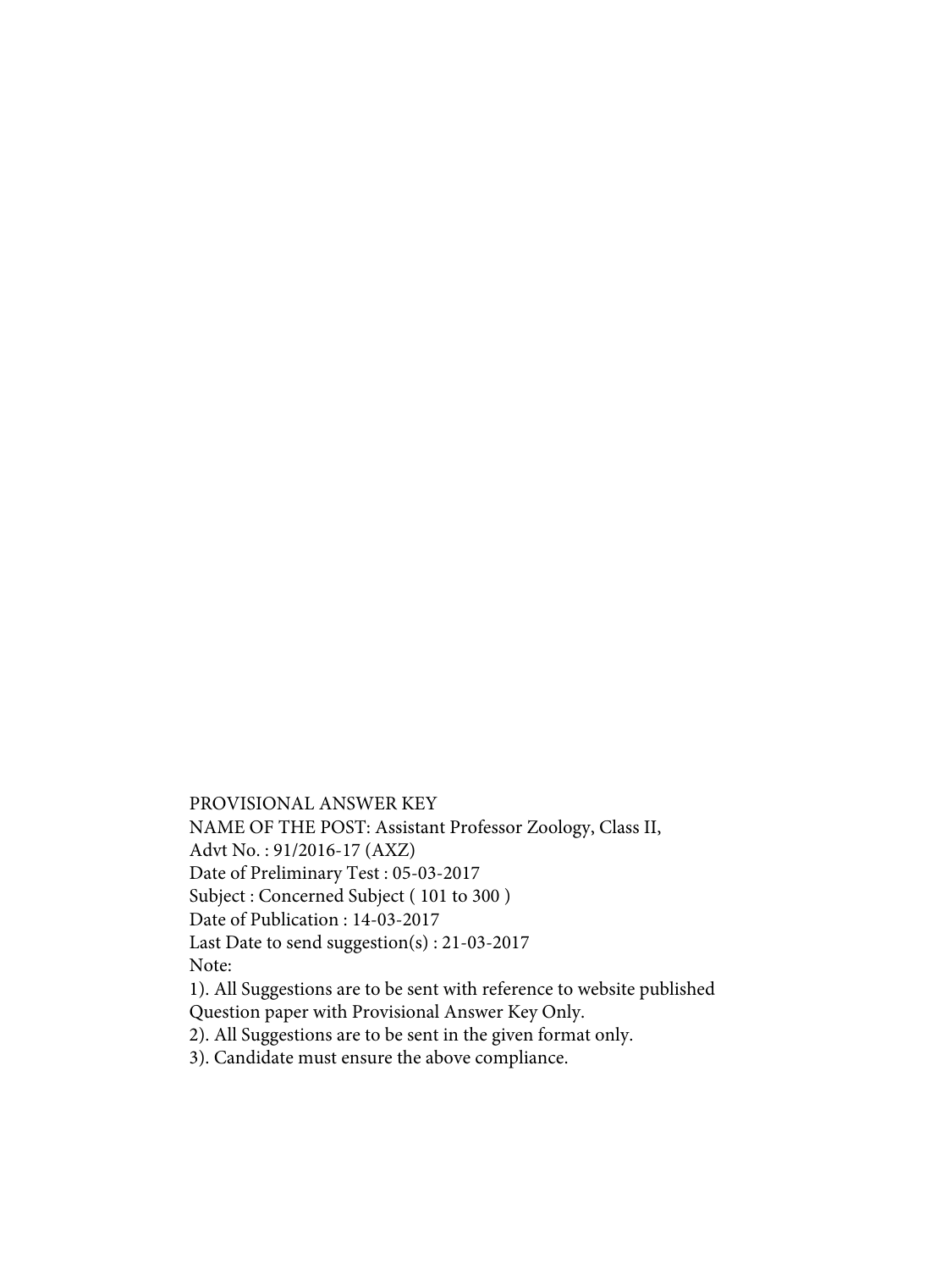| <b>101.</b> | The Rumen of ruminants is replaced by _______________ in non-ruminants, |                                                                          |
|-------------|-------------------------------------------------------------------------|--------------------------------------------------------------------------|
|             | (A) Caecum                                                              | (B) Appendix                                                             |
|             | (C) Omassum                                                             | (D) Fundus                                                               |
|             | 102. Which of these following ungulates is NOT a ruminant?              |                                                                          |
|             | $(A)$ Gaur                                                              | (B) Wild buffalo                                                         |
|             | (C) Wild ass                                                            | (D) Yak                                                                  |
| 103.        | Rinderpest disease is commonly known as:                                |                                                                          |
|             | (A) Cattle plague                                                       | (B) Canine plague                                                        |
|             | (C) Swine plague                                                        | (D) Fowl plague                                                          |
| 104.        | TRAFFIC aims to ensure that                                             |                                                                          |
|             | (A) Wildlife Trade does not happen                                      |                                                                          |
|             | (B) India does not export any animal products                           |                                                                          |
|             | (C) Wildlife population is estimated annually                           |                                                                          |
|             | (D) Trade of wildlife is not a threat to nature                         |                                                                          |
| <b>105.</b> | The only ape present in wild in India is:                               |                                                                          |
|             | (A) Orangutan                                                           | (B) Chimpanzee                                                           |
|             | (C) Gorilla                                                             | (D) Hoolock Gibbon                                                       |
| <b>106.</b> |                                                                         | Chytridiomycosis disease has been particularly implicated in the global  |
|             | decline of _________.                                                   |                                                                          |
|             | (A) Reptiles                                                            | <b>(B)</b> Amphibians                                                    |
|             | (C) Aves                                                                | (D) Apes                                                                 |
| 107.        |                                                                         | For a strong hydrogen bond, a donor containing H atom pairs with an atom |
|             | on the acceptor molecule, which must be,                                |                                                                          |
|             | (A) Electropositive                                                     | (B) Electronegative                                                      |
|             | (C) alkali earth metal                                                  | (D) Large sized atom                                                     |
| 108.        | The core of a folded protein is most likely to be rich in               |                                                                          |
|             | (A) Negatively charged residues                                         | (B) Positively charged residues                                          |
|             | (C) Polar residues of either charge                                     | (D) Non-polar residues                                                   |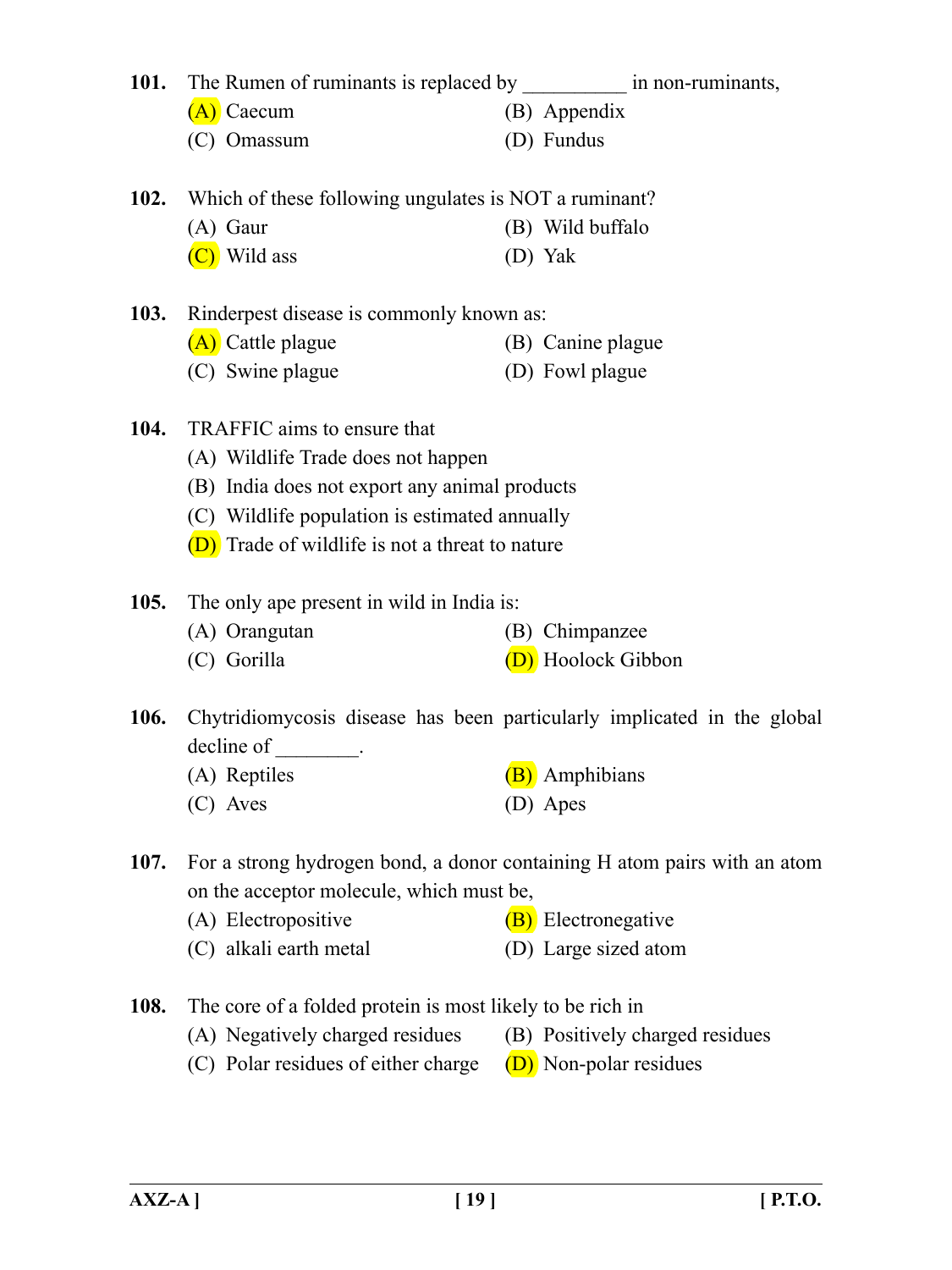**109.** Which of the following neurotransmitters has inhibitory function?

- (A) aspartate (B) glutamate
- (C) GABA (D) Substance P
- **110.** Which of the following phospholipids are found in the extra-cytoplasmic leaflet in RBC?
	- (A) sphingomyelin and phosphatidylcholine
	- (B) sphingomyelin and phosphatidylserine
	- (C) phosphatidylserine and phosphatidylcholine
	- (D) phosphatidylethanolamine and sphingomyelin
- **111.** One common interaction between biotic and abiotic components of an ecosystem is,
	- (A) Metabolism (B) Secondary production
	- (C) Photosynthesis. (D) Tertiary production
- **112.** Which is the correct equation for Fick's Law of simple diffusion?

(A) 
$$
j=D(\frac{\Delta c}{\Delta x})
$$
  
\n(B)  $j=-D(\frac{\Delta x}{\Delta c})$   
\n(C)  $j=-D(\frac{\Delta c}{\Delta x})$   
\n(D)  $j=D(\frac{\Delta x}{\Delta c})$ 

**113.** In ecology, is a form of competition in which individuals of different species compete for the same resource in an ecosystem,

- (A) Intraspecific competition  $(B)$  Interspecific competition,
- (C) Non Specific competition (D) Symbiosis

**114.** In allogenic succession changes are brought by the,

- (A) External factors (B) Internal factors (C) Both internal/external factors (D) No factors are responsible
- 115. In India total bio geographical zones are found,
	- (A) 4 (B) 7
	- (C) 20 (D) 10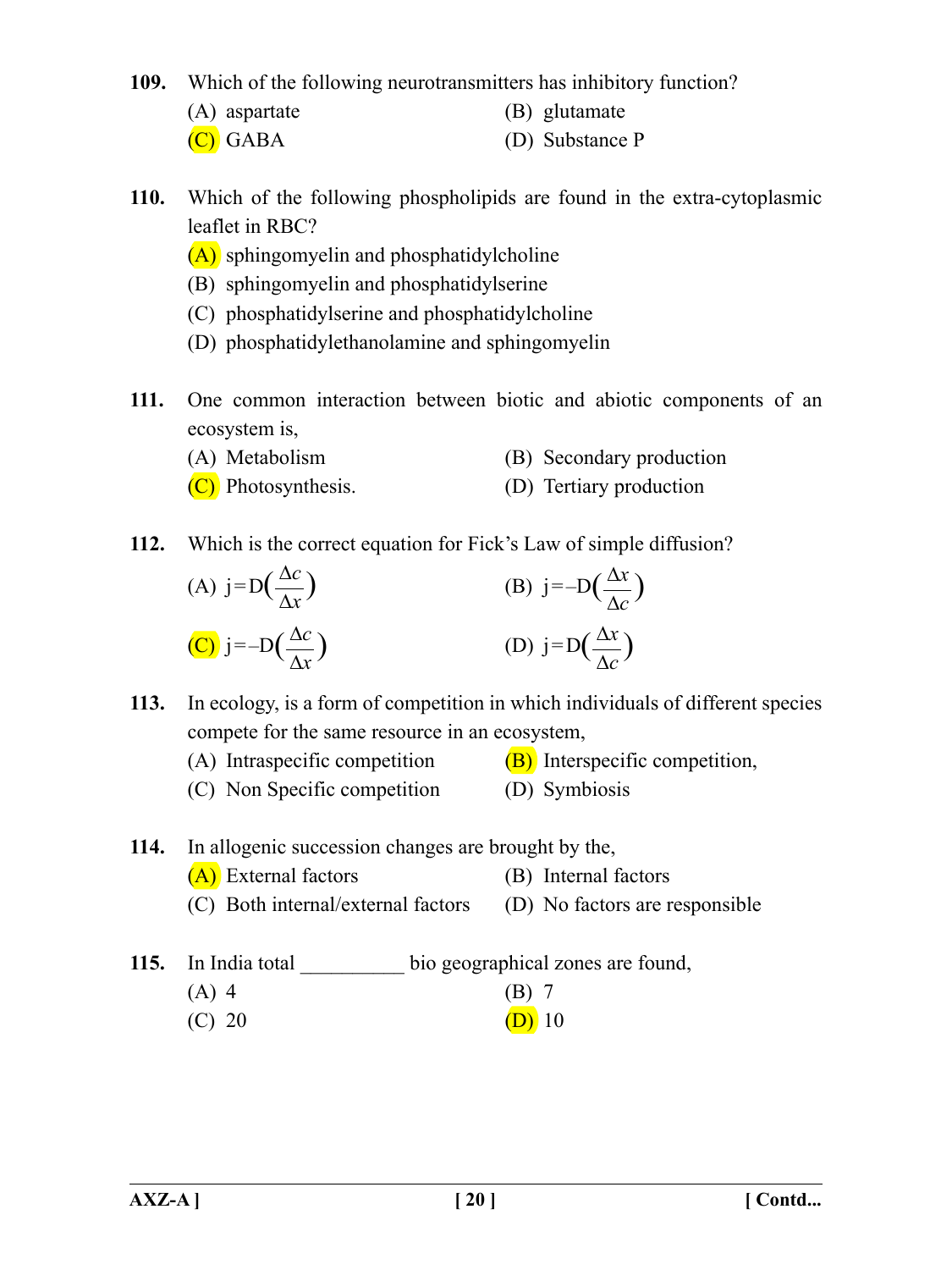- **116.** In biodiversity management the approaches which include methods and tools that protect species, genetic varieties and habitats in the wild is,
	- (A) *Ex- situ* approaches
	- (B) *In-situ* approaches
	- (C) Restoration and rehabilitation approaches
	- (D) Major land use approaches
- **117.** Which of the following single pass trans-membrane proteins has its N-terminus facing the cytoplasm and C-terminus on the exoplasmic face?
	- (A) type1  $(B)$  type2
	- (C) type3 (D) type4

**118.** In the Evolution of *Homo* the first species was,

| $(A)$ Homo habilis | (B) Homo erectus |
|--------------------|------------------|
| (C) Homo ergaster  | (D) Homo sapiens |

**119.** Which of the following coated vesicles has a retrograde transport i.e. from Golgi to endoplasmic reticulum? (A) COPI (B) COPII (C) Clathrin, AP2 (D) Clathrin, AP1

**120.** Which of the following extracellular matrix protein is the most abundant in animal tissues?

| (A) Collagen  | (B) Glycosaminoglycans |
|---------------|------------------------|
| $(C)$ Laminin | (D) Elastin            |

- **121.** Developmental anomalies that is caused by the Environmental factors are called,
	- (A) Malformers (B) Factogens
	- (C) Morphogens (D) Teratogens
- **122.** Following are the mismatches, choose it ORGANELLE MARKER MOLECULES (A) Lysosome Acid phosphatase (B) Peroxisome Catalase (C) Mitochondria Cytochrome oxidase (D) SER Amino acid permease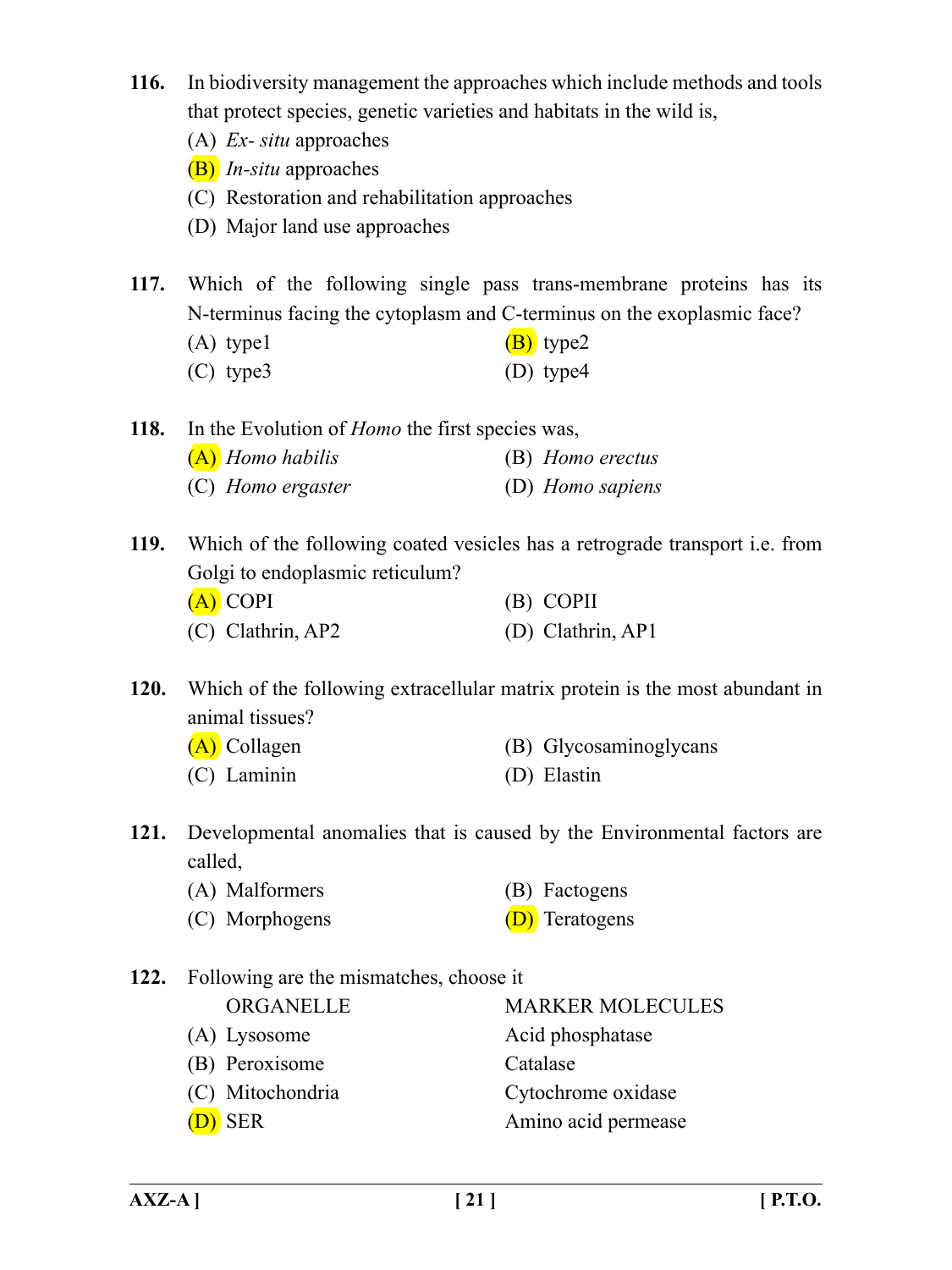**123.** The sliding of outer microtubule doublets against one another to produce ciliary bending is because of the given protein,

- (A) Tubulin (B) Nexin
- (C) Kinesin (D) Dynein

**124.** β-oxidation occurs in the case of mammalian cells in,

- (A) Mitochondria  $(B)$  Mitochondria and peroxisome
- (C) Peroxisome (D) Glyoxisome

**125.** Tick mark the % of DNA expected to be constituted of light nitrogen after 3 generations where in the Meselson and Stahl experiment, *E. coli* cells grown on heavy nitrogen were transferred to light nitrogen.

(A)  $25\%$  (B)  $50\%$ (C) 75% (D) 100%

**126.** Haematopoietic stem cells (HSCs) exist in the,

- (A) Medulla of the bone marrow (B) Cortex of the bone marrow
- 
- (C) Medulla of kidney (D) Cortex of the kidney

**127.** A stretch of DNA that has the ability to replicate autonomously is called a,

- (A) Replicon (B) Genome
- (C) Plasmid (D) Chromosome

**128.** During replication of DNA, which one of the following enzyme polymerizes the Okazaki fragments?

- (A) DNA polymerase I (B) RNA polymerase
- (C) DNA polymerase III (D) DNA polymerase II
	-
- **129.** In ATP synthase,  $F_0$  acts as  $(A)$  H<sup>+</sup> Channel (B) Cl<sup>–</sup> carrier (C) Electron carrier (D) ATPase
- **130.** The following junctions mechanically attach cells to their neighbors or to the extracellular matrix and perform the key function of holding the cells together into tissue.
	- (A) Occluding junction (B) Tight junction
		-
	- (C) Anchoring junction (D) Communicating junction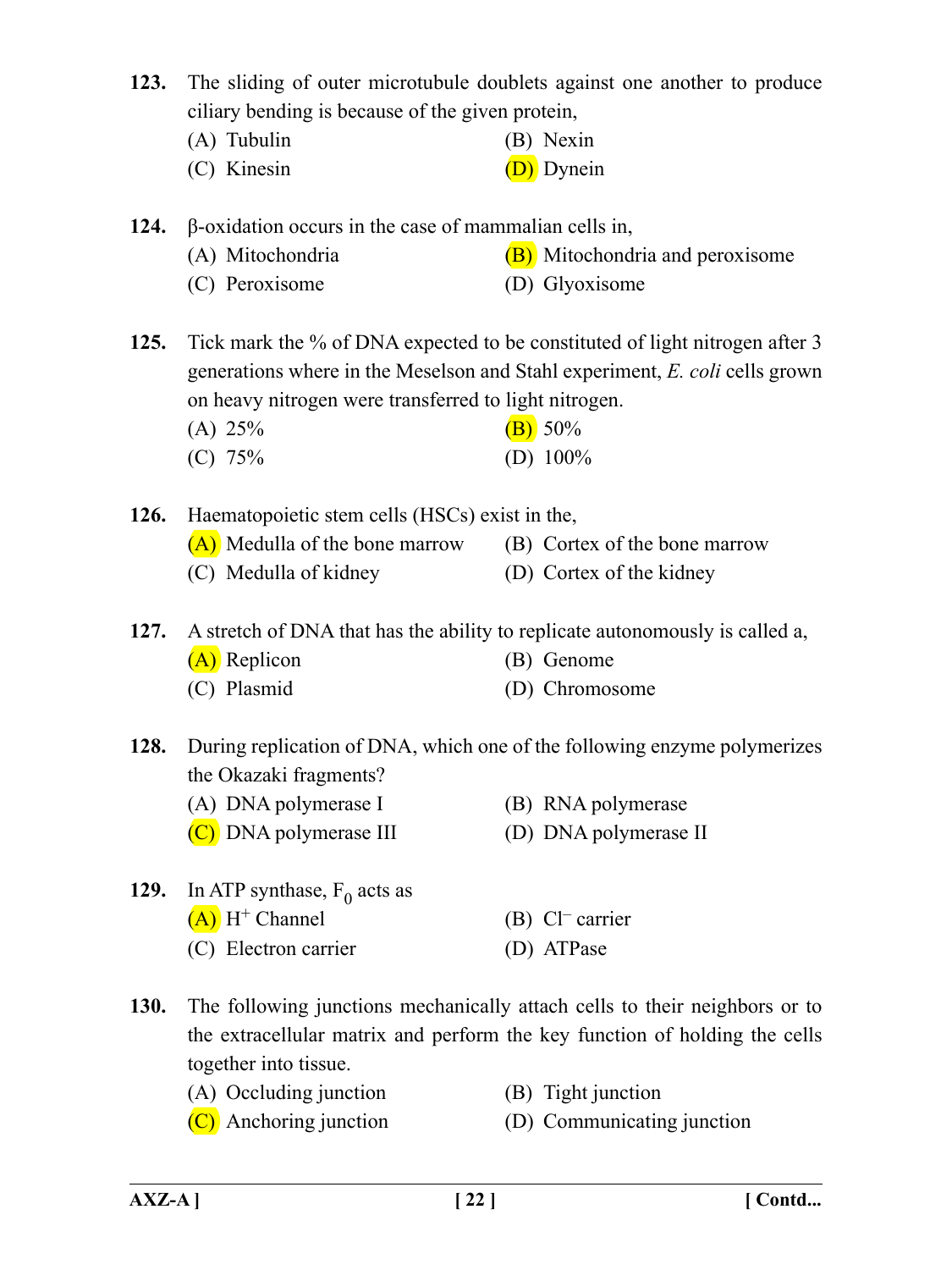- **131.** The endosymbiont theory of plastids is supported by all of the following properties, EXCEPT
	- (A) Introns in plastid DNA genes
	- (B) Antibiotic sensitivity of plastid ribosomes
	- (C) Circular DNA in plastids
	- (D) Ribosome size in plastids
- **132.** The following properties are not associated with DNA polymerase I.
	- (A) 5' to 3' exonuclease activity  $(B)$  5' to 3' endonuclease activity
	- (C)  $3'$  to  $5'$  exonuclease activity (D)  $5'$  to  $3'$  polymerase activity
- **133.** The heterolactic fermentation means there is the,
	- (A) Production of lactic acid as well as other acids.
	- (B) Production of lactic acid as well as other alcohols.
	- (C) Production of lactic acid as well as other acids and alcohols.
	- (C) Production exclusively of lactic acid
- **134.** The use of biological organisms, usually microorganisms, to remove contaminants, especially from polluted water,
	- $(A)$  Is a Bio remediation (B) Is a Phytoremediation
	- (C) Is a Stimulation (D) Is a Augmentation
- **135.** The following statement is INCORRECT,
	- (A) DNA Pol III has ability of nick translation
	- (B) DNA Pol I is made up of single polypeptide
	- (C) Rolling circle replication is also known as σ-replication
	- (D) Mitochondrial DNA replicates by D-loop formation
- **136.** Which of the following gene IS NOT transcribed from the promoter for β-galactosidase?
	- (A) Lac A (B) Lac Y  $(C)$  Lac I (D) Lac Z
- **137.** Kozak is associated with,
	- (A) Translation (B) Transcription
	- (C) DNA replication (D) DNA repair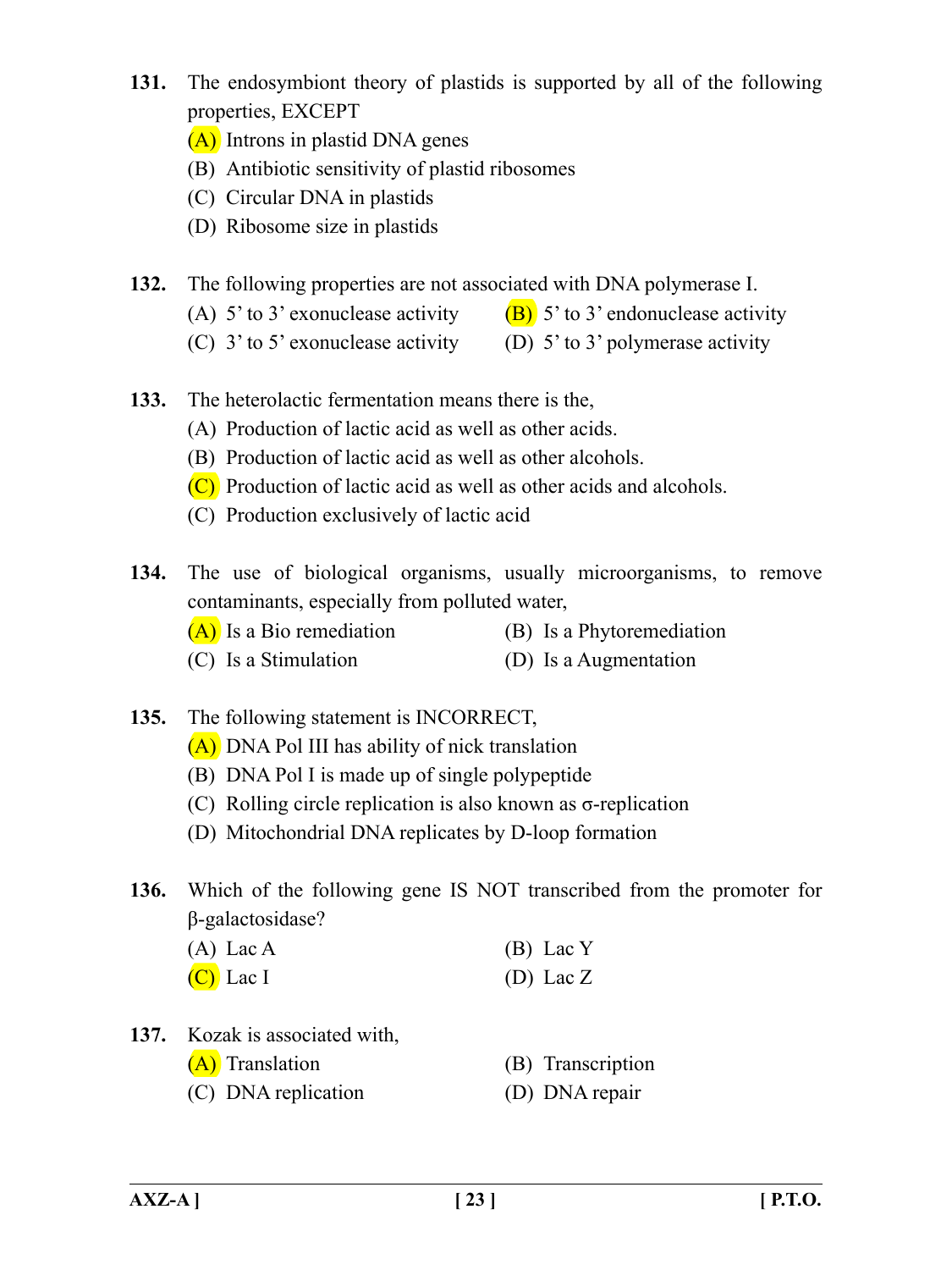- **138.** RIA was first introduced by,
	- (A) Hoar and Randall (B) Engvall and Perlmann
	- (C) S.A Benson and Rosalyn Yalow (D)Carl Laglar
- **139.** Analysis of hormone like aldosterone, insulin, growth hormone, thyroxin is done by,
	- $(A)$  The application of RIA (B) The application of ELISA
	- (C) The Folch et al; method (D) The Lowry et al; method
- **140.** RAPD is a useful technique,
	- (A) To study genomic sequence of DNA.
	- (B) To construct DNA map
	- (C) To break DNA sample into fragments and digested by restricting enzymes.
	- (D) Which is non PCR based.
- **141.** RFLP is a useful technique,
	- (A) Based on PCR.
	- (B) In which small quantity of DNA required
	- (C) To study genomic sequence of DNA.
	- (D) Which can detect 1-10 loci
- **142.** A triple-stranded intermediate is postulated to occur during,
	- (A) Excision repair
	- (B) Eukaryotic DNA replication
	- (C) Rec A mediated DNA recombination
	- (D) Thymidine dimer photo reactivation
- **143.** A method to detect whether two mutations are located on the same gene or different genes is
	- (A) Karyotyping (B) Generalized transduction
	- (C) Complementation analysis (D) hfr mapping
- **144.** The Ames test is a mass screening approach used for the detection of
	- (A) Mutagenic carcinogen (B) Toxins
	- (C) Lactose intolerance (D) Phenylketonuria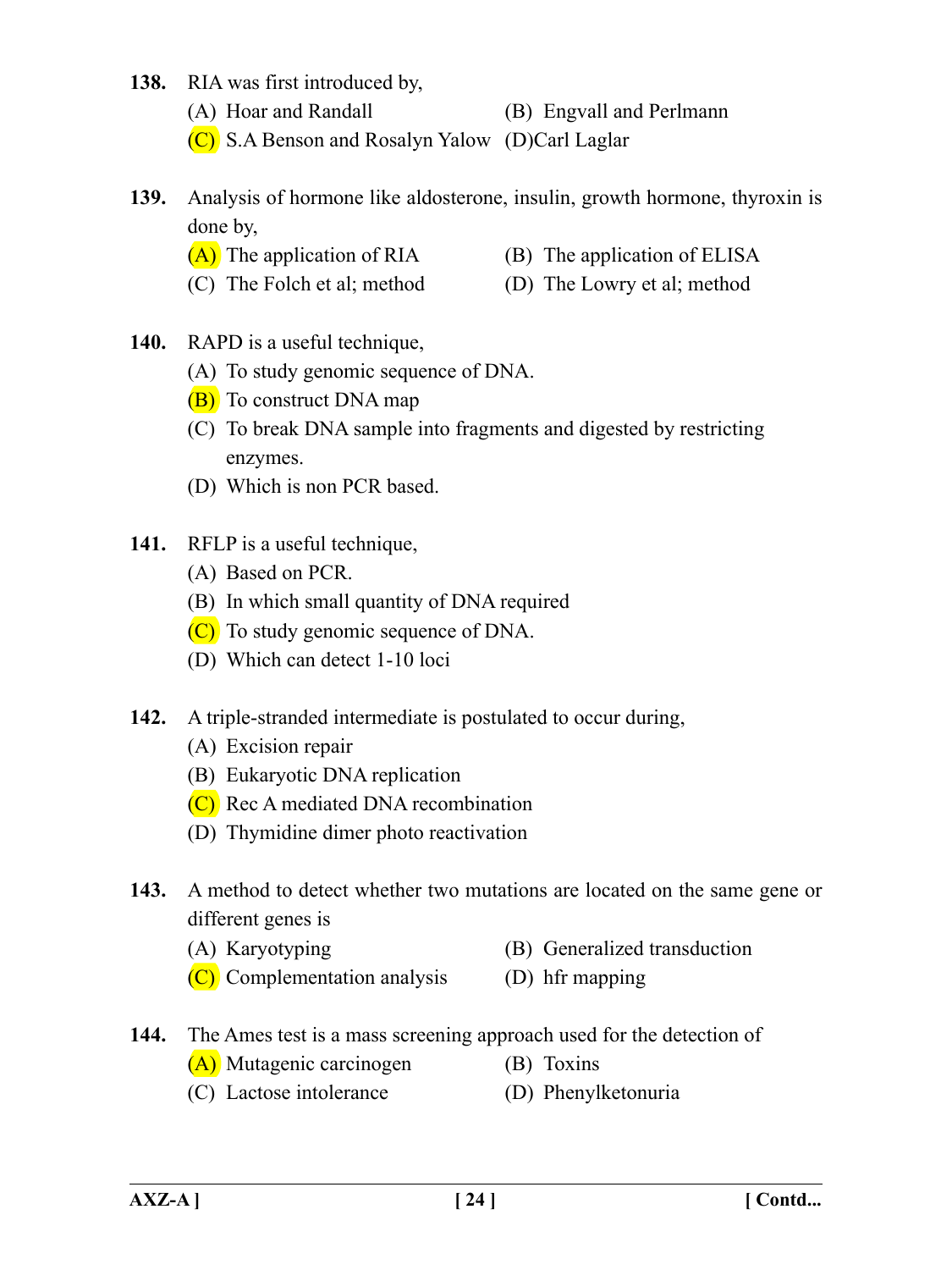## **145.** The following is NOT a function of liver,

- (A) Detoxification of drugs (B) Production of bile
- 
- (C) Storage of glucose  $(D)$  Storage of vitamin C
- **146.** Following is the function of hepatic portal circulation,
	- (A) To collect absorbed nutrients for metabolic processing or storage
	- (B) To carry toxins to the venous system for disposal through the urinary tract
	- (C) Hormone distribution
	- (D) To transfer bile to the liver from the pancreas
- **147.** During ovulation, all of the following occur EXCEPT
	- (A) Formation corpus luteum
	- (B) FSH and LH plasma level surge
	- (C) Estrogen production reaching its lowest point
	- (D) Rupture of the graafian follicle
- **148.** Most of the  $CO<sub>2</sub>$  transported in blood is,
	- (A) Dissolved in plasma
	- (B) As carbamino compounds formed from plasma proteins
	- (C) As carbamino compounds formed from hemoglobin
	- $(D)$  As HCO<sup>3-</sup>
- **149.** The T wave of ECG indicates,
	- (A) Atrial depolarization
	- (B) Ventricular depolarization
	- (C) Ventricular repolarization
	- (D) Atrial repolarization
- **150.** The following is responsible for the ejection of milk from mammary glands in mammals.
	- (A) Prolactin  $(B)$  Oxytocin
	- (C) Serotonin (D) Melatonin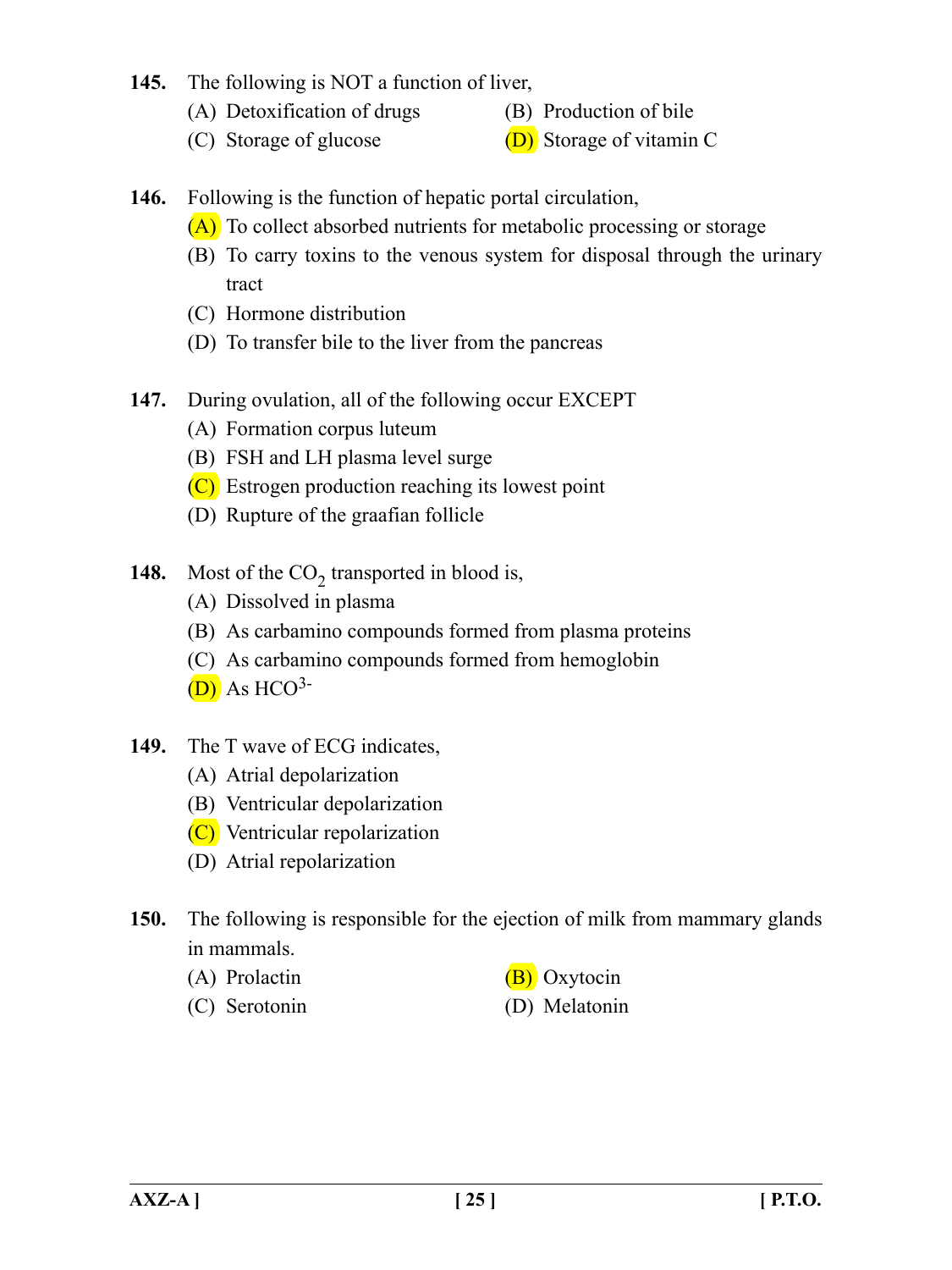**151.** The antigen processing cell in higher organism is,

- (A) Megakaryocyte (B) T-cell
- (C) Macrophage (D) Eosinophil

**152.** The following amino acid is NOT synthesized from Pyruvate in bacteria and plants.

| $(A)$ Isoleucine | (B) Leucine |
|------------------|-------------|
| (C) Valine       | (D) Alanine |

**153.** About fertilization event following is not true,

- (A) The fast block to polyspermy is achieved by changing the electric potential of the egg plasma membrane
- (B) Fertilization envelope is developed with the help of mucopolysaccharides
- (C) Cortical granule reaction is mechanical block to polyspermy
- (D) Sodium permeability is decreased across the egg plasma membrane

**154.** Each antigenic determinant of the variable region of an antibody is known as,

- (A) Idiotype (B) Allotype (C) Autotype (D) Isotype
- **155.** Erythrocytes are derived from.
	- (A) Myeloid stem cells (B) Lymphoid stem cells
	- (C) Megakaryocytes (D) Monocytes

**156.** Based on the principles of Mendel, number of different genotypes will be obtained for F2 generation in a trihybrid cross.

| $(A)$ 3 | <b>(B)</b> 81 |  |
|---------|---------------|--|
| (C) 27  | $(D)$ 9       |  |

- **157.** Reversion as well as suppression can nullify the effect of nonsense mutation. Which of the following processes will help to distinguish between the two kinds of revertants?
	- (A) Complementation (B) Transgenesis (C) Test for all ellism  $(D)$  Recombination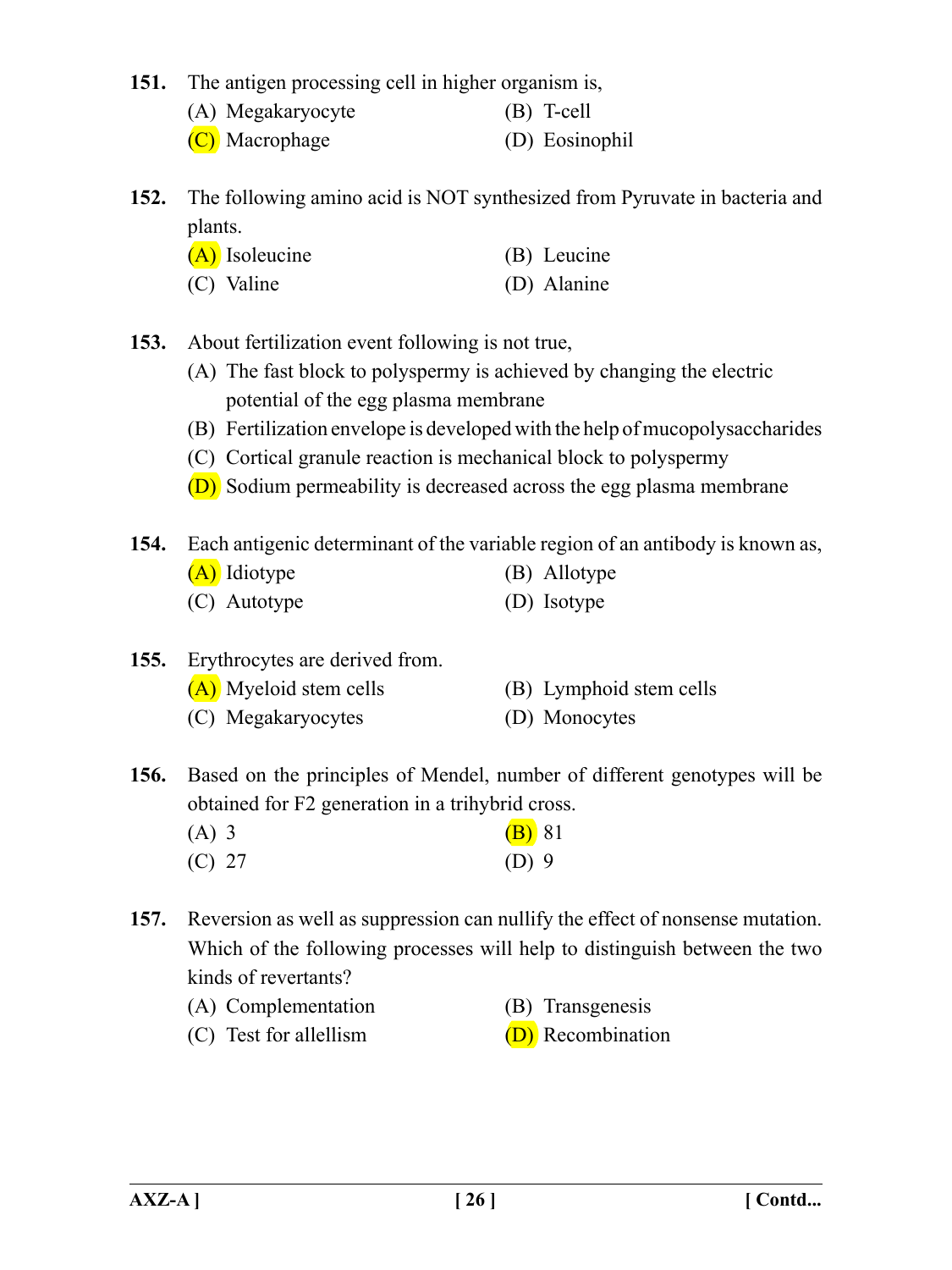## **158.** The mutation in tumor suppressor gene falls under the following classes.

- (A) Frame shift mutation  $(B)$  Loss of function mutation
- (C) Dominant negative mutation (D) Gain of function mutation
- **159.** A cis-trans complementation test is carried out to identify
	- (A) If two mutations are allelic in nature
	- (B) If two genes interact with each other
	- (C) The number of genes influencing a phenotype
	- (D) To understand the dominance/recessive relationships between alleles
- **160.** The following DOES NOT represent a strategy for phytoremediation.
	- (A) Phytodegradation
	- (B) Phytomining
	- (C) Continuous removal through hyper accumulators
	- (D) Chelate-mediated extraction of pollutants
- **161.** Which wild cat is endemic to India?
	- (A) *Panthera leo pardus* (B) *Panthera leo persica* (C) *Panthera tigris* (D) *Acinonyx jubatus*
- **162.** In which year was the Wildlife (Protection) Act passed by the parliament in India?

| $(A)$ 1975 | $(B)$ 1972 |
|------------|------------|
| $(C)$ 1978 | (D) $1973$ |

- **163.** Study of evolutionary history of a species or a larger group of organisms is called:
	- (A) Euphenics (B) Taxonomy
	- (C) Phylogeny (D) Euthenics
- **164.** "Father of Modern Taxonomy" who gave binomial nomenclature,
	- (A) Carolus Linnaeus (B) Jean Baptiste de Lamarck
	- (C) Robert Brown (D) Charles Robert Darwin
- **165.** Eukaryotic DNA synthesis is inhibited by,
	- (A) Ampicillin (B) Aphidicoline
	- (C) Cyclohexamide (D) Chloramphenicol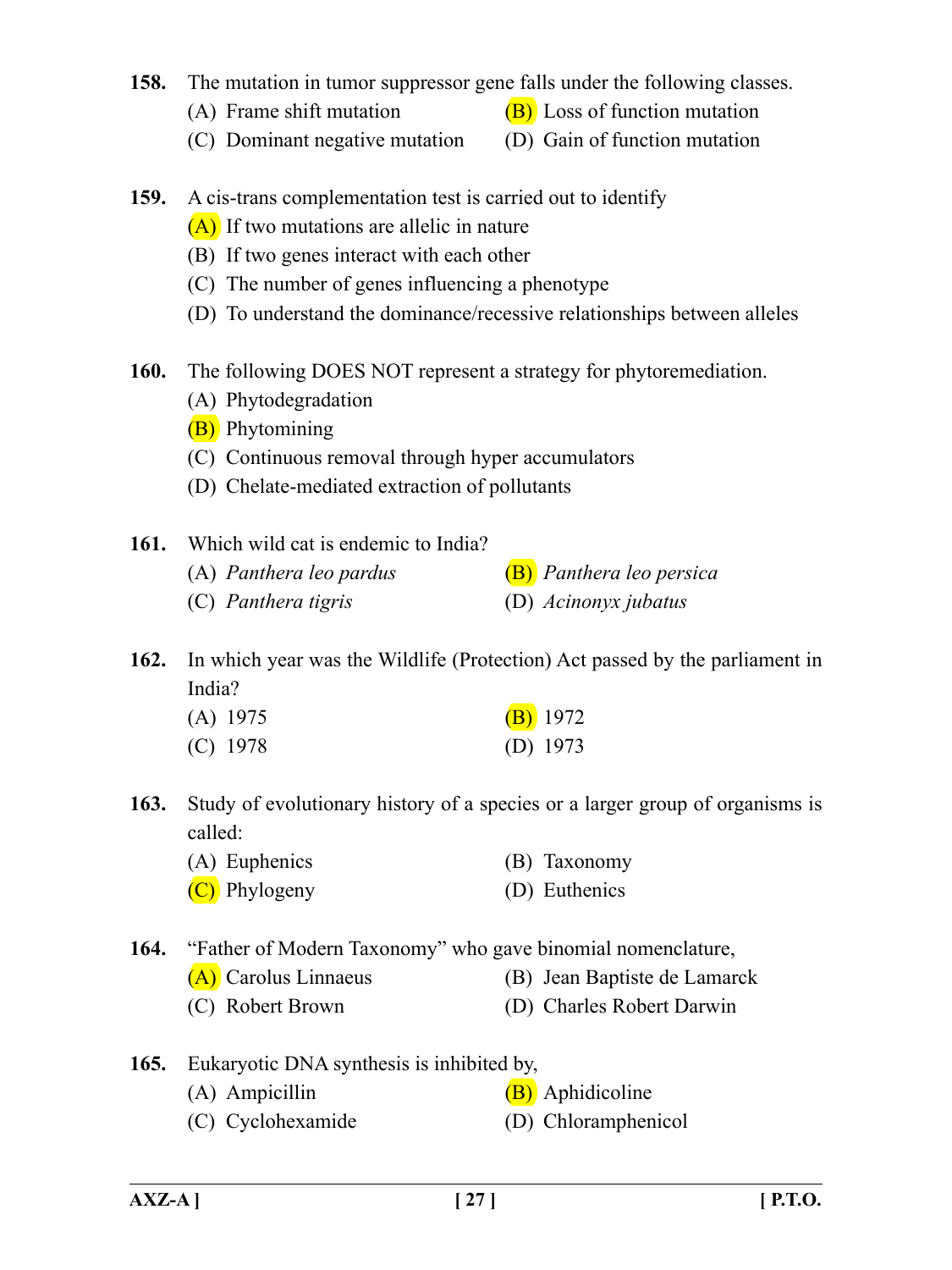- **166.** The following enzymes DOES NOT require a primer.
	- (A) DNA dependent RNA polymerase
	- (B) RNA dependent DNA polymerase
	- (C) Taq DNA polymerase
	- (D) DNA dependent DNA polymerase
- **167.** The following is most likely to lead to a loss of gene function.
	- (A) Missense mutation in the open reading frame.
	- (B) A sequence change in the 3' untranslated region
	- (C) A Frameshift mutation in coding region
	- (D) A change from T to C in the promoter region
- **168.** Cells which are responsible for myelin formation in the peripheral nervous system are,
	- (A) Astrocyte (B) Oligodendrocyte
	- (C) Schwann cell (D) Microglial cell
- **169.** The fovea of eye,
	- $(A)$  Is the region of highest visual acuity
	- (B) Contains only red and green cones
	- (C) Contains only rods
	- (D) Has the lowest light threshold
- **170.** The following statement about circulatory systems is true.
	- (A) Capillaries have thicker walls than veins
	- (B) The systemic circulation carries blood to and from the lungs
	- (C) All invertebrates have an open circulatory system
	- (D) Hormones are transported in the blood
- **171.** Which amino acid does Indole-3-acetic acid (IAA) resemble?
	- (A) Glutamic acid
	- (B) Tryptophan
	- (C) Aspartic acid
	- (D) Tyrosin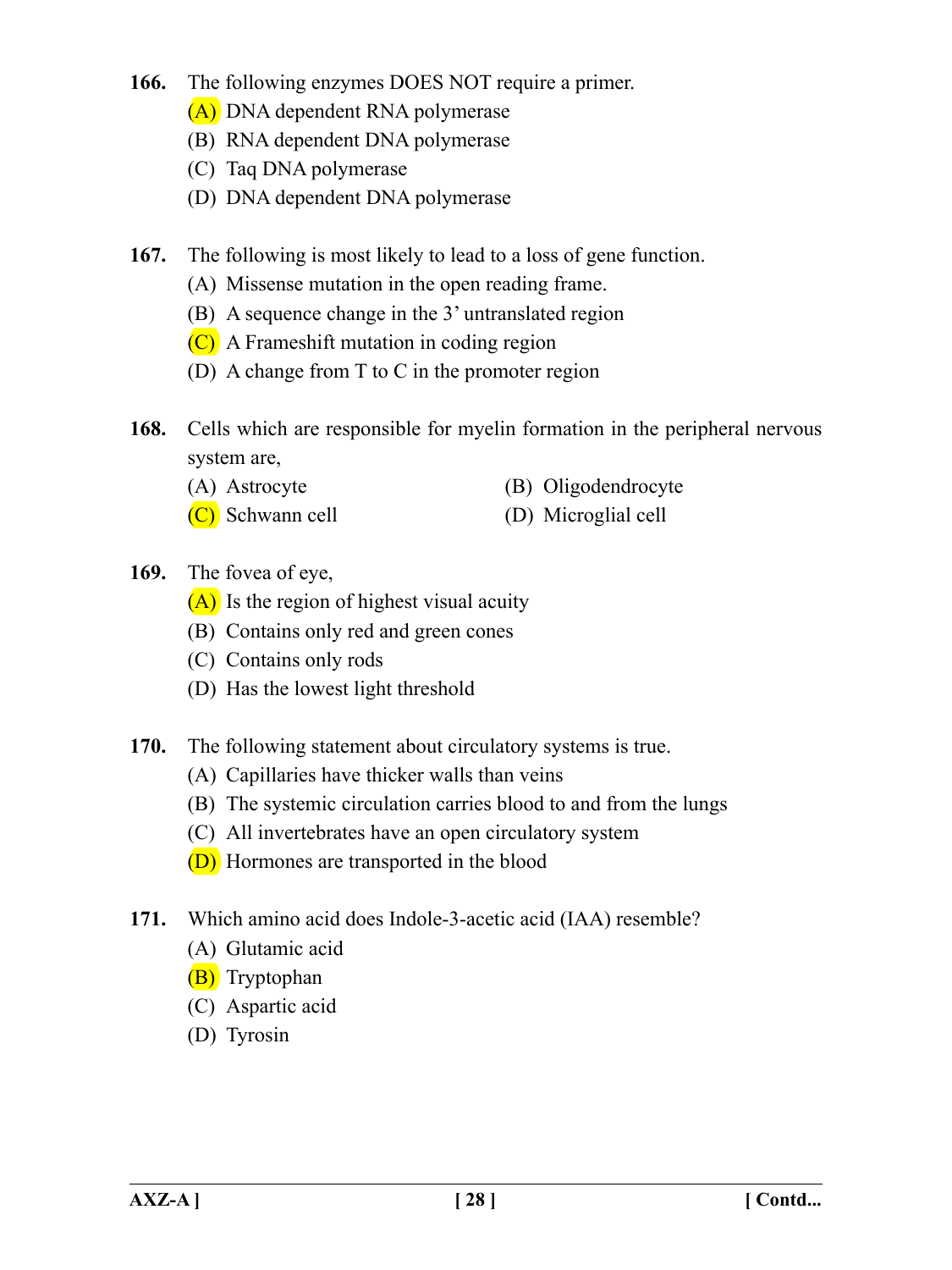- **172.** The following combination is correct for the yields of citric acid cycle in respiration.
	- (A) 4 GTP, 6 NADH, 4 FADH $_2$ , 2 CO<sub>2</sub>
	- $(B)$  1 GTP, 3 NADH, 1 FADH<sub>2</sub>, 2 CO<sub>2</sub>
	- (C) 2 GTP, 2 NADH, 6 FADH<sub>2</sub>, 2 CO<sub>2</sub>
	- (D) 32 GTP, 2 NADH, 4 FADH<sub>2</sub>, 4 CO<sub>2</sub>
- **173.** Following is ectodermal in origin.
	- (A) Hyoid bone (B) Skeletal muscle
	- (C) Dentin of teeth (D) Tongue
- **174.** Following taxa is NOT included in Amniotes. (A) Dipnoi (B) Reptilia (C) Marsupialia (D) Edentata
- **175.** Colour blindness occurs in only 0.4% of the females and 8% of males worldwide. What do this type of gender biasness of this disorder state about it?
	- (A) It is an X-linked dominant disorder
	- (B) It is an autosomal dominant disorder
	- (C) It is an autosomal recessive disorder
	- (D) It is an X-linked recessive disorder
- **176.** Which is the best method for checking mycoplasma contamination in a mammalian cell line?
	- (A) ELISA  $(B)$  PCR
	- (C) Southern hybridization (D) Western hybridization
- **177.** Following bacteria helps in leaching copper from its ore.
	- (A) *Acidithiobacillus ferroxidans* (B) *Pseudomonas putida*
	- (C) *Deinococcus radiodurans* (D) *Rhodopseudomonas capsulate*
- **178.** Which of the following microbial fermentations are anaerobic?
	- (A) Citric acid and propionic acid (B) Penicillin and vitamin B12
		-
	- $(C)$  Ethanol and acetone-butanol (D) Streptomycin and rifampicin
-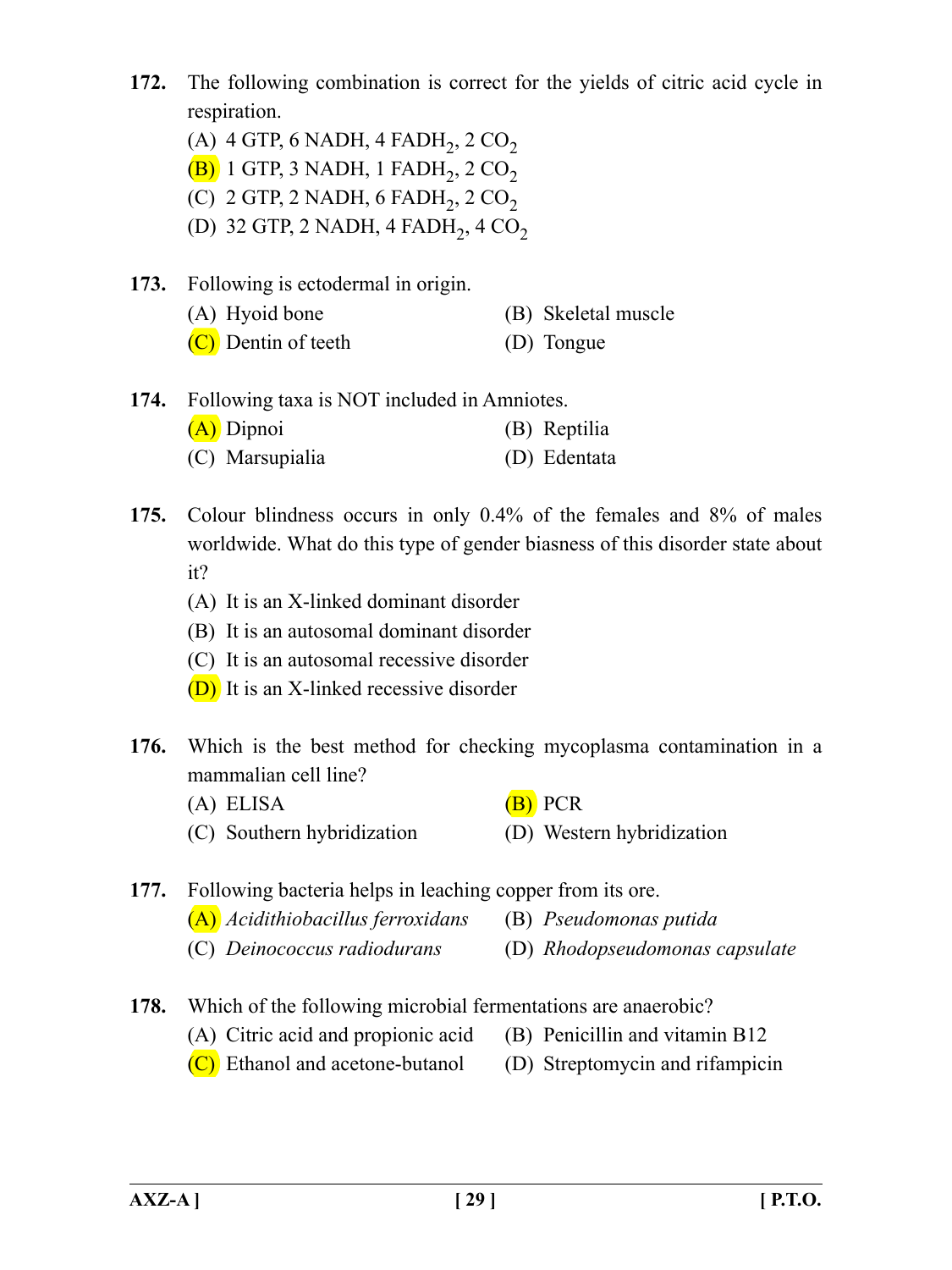**179.** The following disease DOES NOT leave any paleontological evidence.

- (A) Tuberculosis (B) Rickets
- 
- (C) Arthritis (D) Cholera
- **180.** The following is true about haplodiploid sex determination.
	- (A) Males produce sperm by mitosis
	- (B) Males produce sperm by meiosis
	- (C) Males possess 2n chromosomes
	- (D) Females are produced by parthenogenesis
- **181.** For developing transgenic mice, embryonic stem cells are engineered to express the transgene. These cells are selected by,
	- (A) Novobiocin (B) Penicillin
	- (C) Tetracycline (D) Neomycin
- **182.** Lower limits of detection by sensors are important. Which method of detection is more sensitive than glass electrode used for pH measurement?
	- (A) Circular dichroism (B) Absorption spectroscopy
	- (C) Fluorescence spectroscopy (D) Refractive index
- **183.** To replace animal use in testing hepatic toxicity of a drug on trial, which one of the following used *in vitro* to be closest to the *in vivo* scenario?
	- (A) Co-culture of liver parenchymal cells and Kupffer cells
	- **(B)** Liver slices
	- (C) Hepatic cell line
	- (D) Liver cells
- **184.** The unit of geological time which is distinguished by some feature and is shorter than epoch is known as,

| $(A)$ Age  | $(B)$ Era |
|------------|-----------|
| (C) Period | $(D)$ Eon |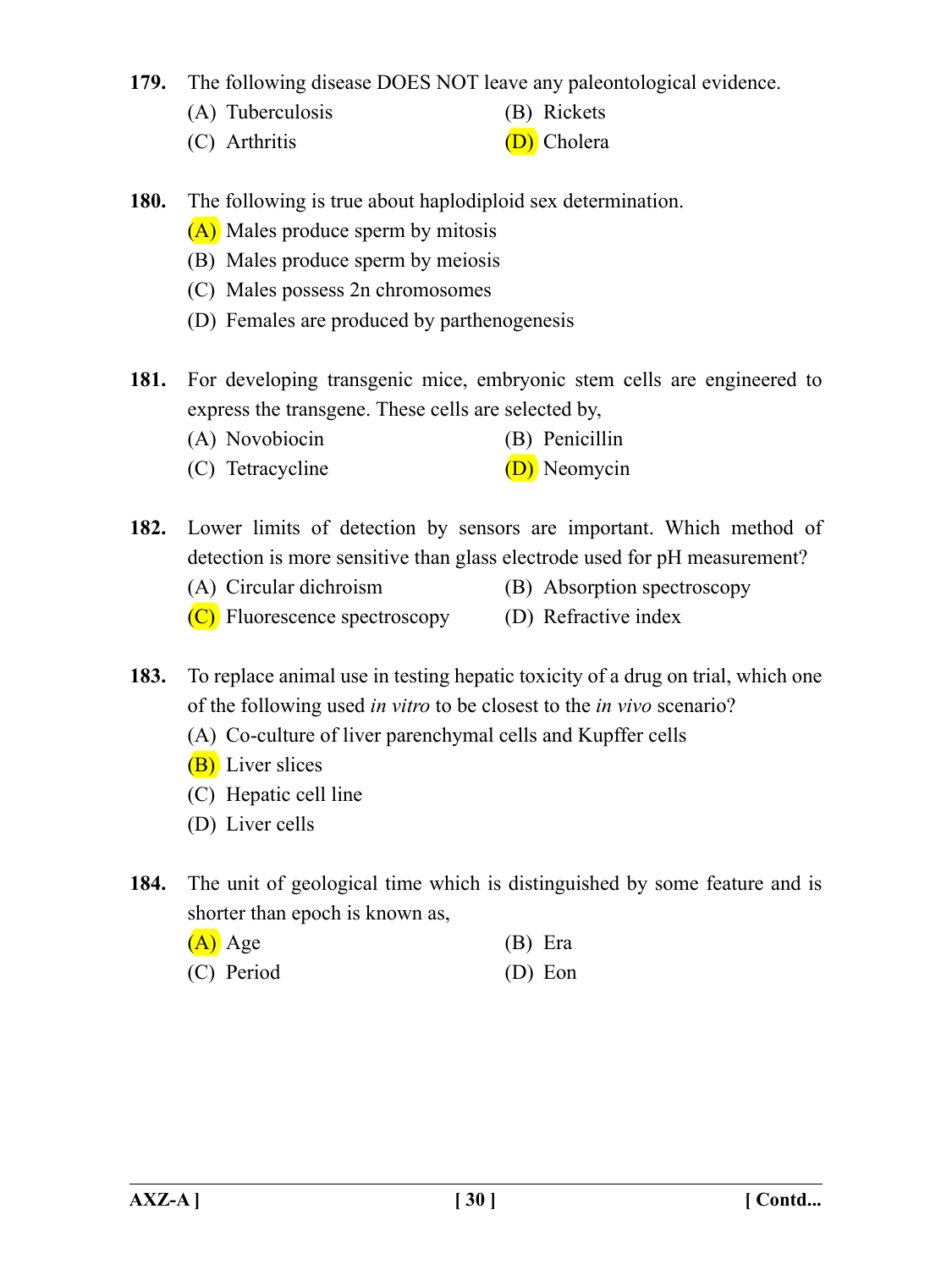- **185.** Arrange the following zones of mountains located in tropical region, in order of increasing altitude:
	- (A) Alpine, Temperate, Tropical, Subtropical
	- (B) Temperate, Tropical, Subtropical, Alpine
	- (C) Alpine, Tropical, Subtropical, Temperate
	- (D) Tropical, Subtropical, Temperate, Alpine
- **186.** Select the odd one from the following:
	- (A) Phagotroph (B) Autotroph
	- (C) Osmotroph (D) Saprotroph
- **187.** According to Lotka-Volterra equation for competition, two species can coexist indefinitely if
	- (A) There is no competition at all when they occupy same niche
	- (B) Intraspecific competition is less than interspecific competition
	- $(C)$  Interspecific competition is less than intraspecific competition
	- (D) There is a zero isocline for each species, where the number of individuals keeps increasing
- **188.** It is NOT TRUE for early succession in community.
	- (A) Entropy is high
	- (B) Net primary productivity is low
	- (C) Niches are wide
	- (D) Ratio of gross production and standing crop biomass remains high
- **189.** Each temporary stage in succession is called,
	- (A) Serial stage  $(B)$  Seral stage
	- (C) Climax stage (D) Early stage

**190.** A forest changing into grassland community is an example of:

- (A) Retrogressive succession (B) Allogenic succession
- (C) Autogenic succession (D) Autotrophic succession
- **191.** The following taxa possess the highest number of species.
	- (A) Insecta (B) Reptilia
	- (C) Mammalia (D) Pisces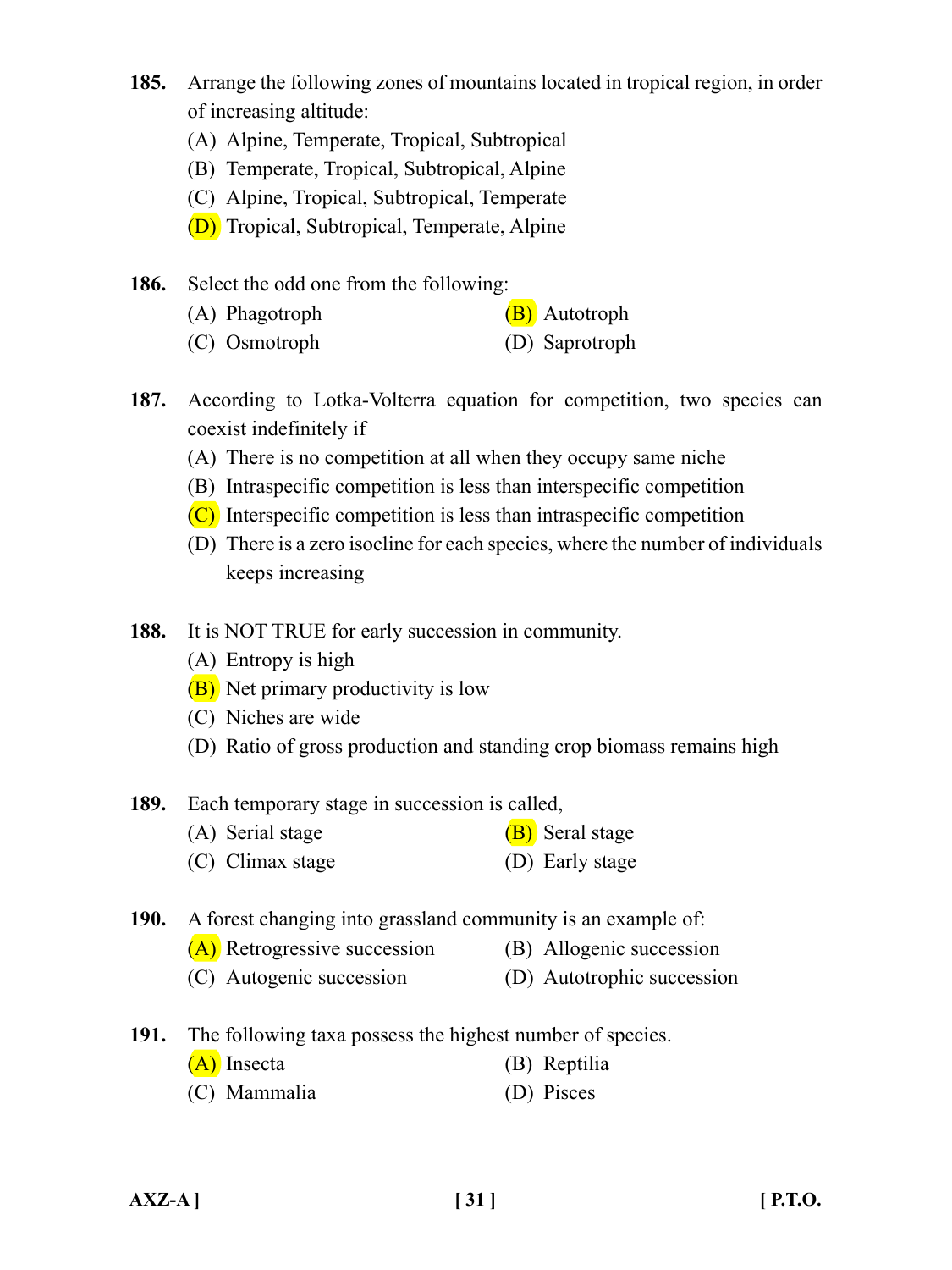| 192.        | The following is NOT an endangered animal.                                  |                                                                                |
|-------------|-----------------------------------------------------------------------------|--------------------------------------------------------------------------------|
|             | (A) Four-horned antelope                                                    | (B) Snow leopard                                                               |
|             | (C) Blackbuck                                                               | (D) Hispid hare                                                                |
| <b>193.</b> | somatic cells of an endangered animal fall?                                 | Under which type of conservation strategy does cryo-conservation of the        |
|             | $(A)$ In vivo                                                               | $(B)$ In situ                                                                  |
|             | $(C)$ <i>Ex situ</i>                                                        | $(D)$ In vitro                                                                 |
| 194.        |                                                                             | Industrial melanism and evolution of Darwin's finches are the examples of,     |
|             | (A) Natural selection                                                       | (B) Genetic drift                                                              |
|             | (C) Bottleneck effect                                                       | (D) Coevolution                                                                |
| <b>195.</b> | Five kingdom classification system was given by:                            |                                                                                |
|             | (A) Carl Woese                                                              | (B) Copeland                                                                   |
|             | (C) Linnaeus                                                                | (D) Whittaker                                                                  |
| <b>196.</b> | development.                                                                | Select the odd one out on the basis of the fate of blastopore during embryonic |
|             | (A) Mollusca                                                                | (B) Echinodermata                                                              |
|             | (C) Pisces                                                                  | (D) Mammalia                                                                   |
| <b>197.</b> | Identify the family of birds known for practicing brood parasitism largely. |                                                                                |
|             | (A) Corvidae                                                                | (B) Gavidae                                                                    |
|             | (C) Cuculidae                                                               | (D) Spheniscidae                                                               |
| 198.        | Which of the following contains triploblastic acoelomate animals?           |                                                                                |
|             | (A) Protozoa                                                                | (B) Cnidaria                                                                   |
|             | (C) Platyhelminthes                                                         | (D) Aschelminthes                                                              |
| <b>199.</b> | Ribosomal RNA is synthesised in,                                            |                                                                                |
|             | (A) Ribosomes                                                               | (B) Cytoplasm                                                                  |
|             | (C) Nucleolus                                                               | (D) Nucleus                                                                    |
| 200.        | Dictyosomes comprising of,                                                  |                                                                                |
|             | (A) Centromeres                                                             | (B) Golgi apparatus                                                            |
|             | (C) Endoplasmic reticulum                                                   | (D) Nuclear membrane                                                           |
|             |                                                                             |                                                                                |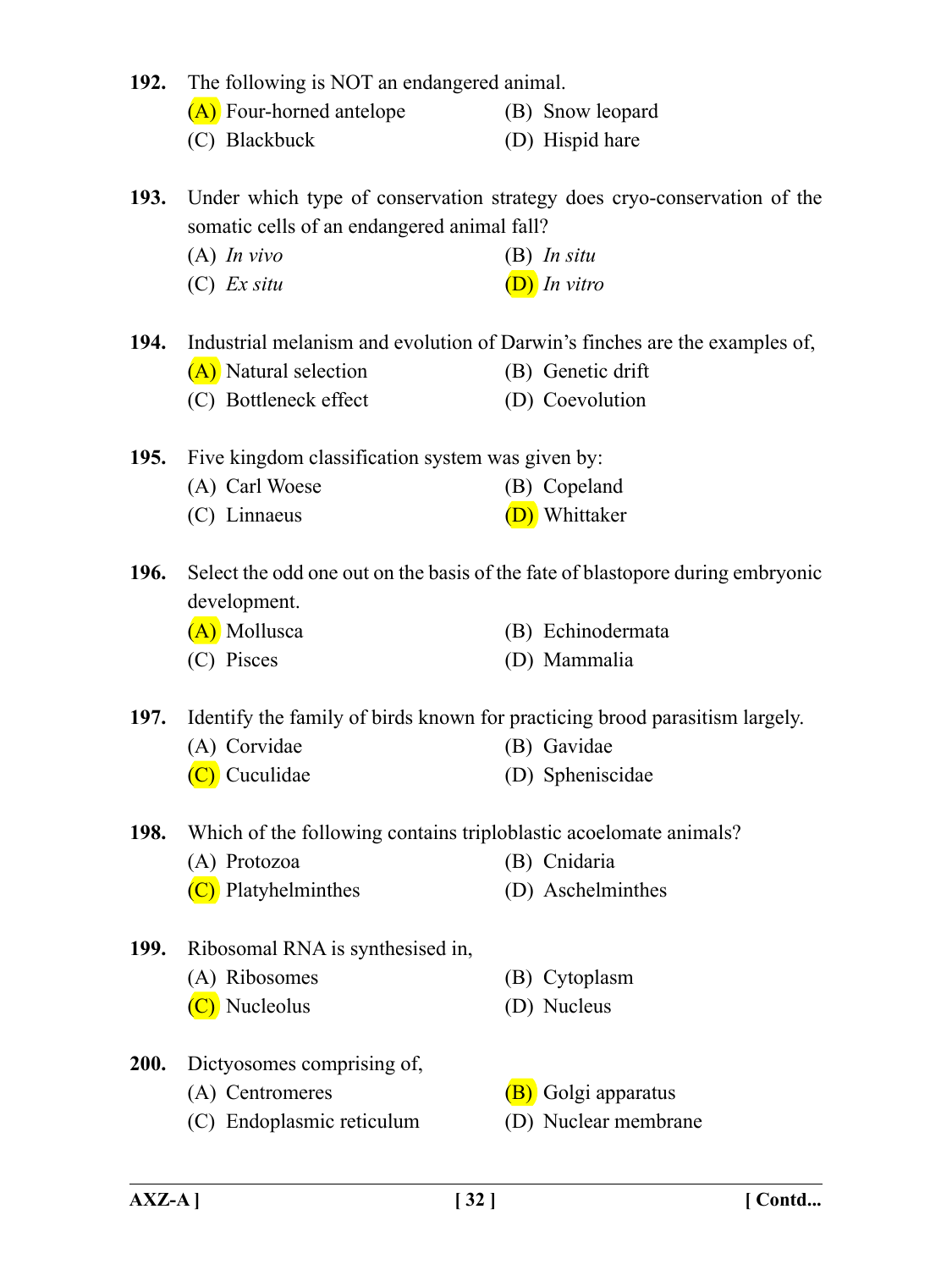## **201.** The following is a lysosomal marker enzyme.

- 
- (A) Phospholipase  $(B)$  Acid phosphatase
- (C) Lactate Dehydrogenase (D) Fumarase
	-
- **202.** A gel electrophoresis in which the electric field keeps changing directions is used to separate large molecules of DNA. This technique is called
	- (A) Southern blot
	- (B) Northern blot
	- (C) Pulse field gel electrophoresis
	- (D) Two dimensional gel electrophoresis
- **203.** Ribophorins are associated with
	- (A) Ribosomes (B) Nucleus
	- (C) Endoplasmic Reticulum (D) Plasma membrane
- **204.** Phosphoglycerate mutase is,
	- (A) Hydrolase (B) Kinase
	- (C) Phosphatase  $(D)$  Isomerase
- 
- 
- **205.** After a vigorous round of exercise, your muscle cells fail to receive the amount of oxygen, which they need to operate the Citric acid cycle. In this case, the glucose in your muscle cells gets converted to
	- (A) Ethanol via Pyruvate  $(B)$  Lactate via Pyruvate
		-
	- (C) Directly to Lactate (D) Directly to Ethanol
- **206.** Under aerobic conditions, the NAD<sup>+</sup>, which is used in Glycolysis, is refurbished by,
	- (A) Undergoing mitochondrial oxidation
	- (B) Reducing Pyruvate to Lactate
	- (C) Reducing Acetaldehyde to Ethanol
	- (D) Any of the above, depending on availability of substrate
- **207.** Fructose intolerance can be caused due to deficiency of,
	- (A) Any of the given three  $(B)$  Type B aldolase
	- (C) Fructose-1,6-bisphosphatase (D) Phosphofructokinase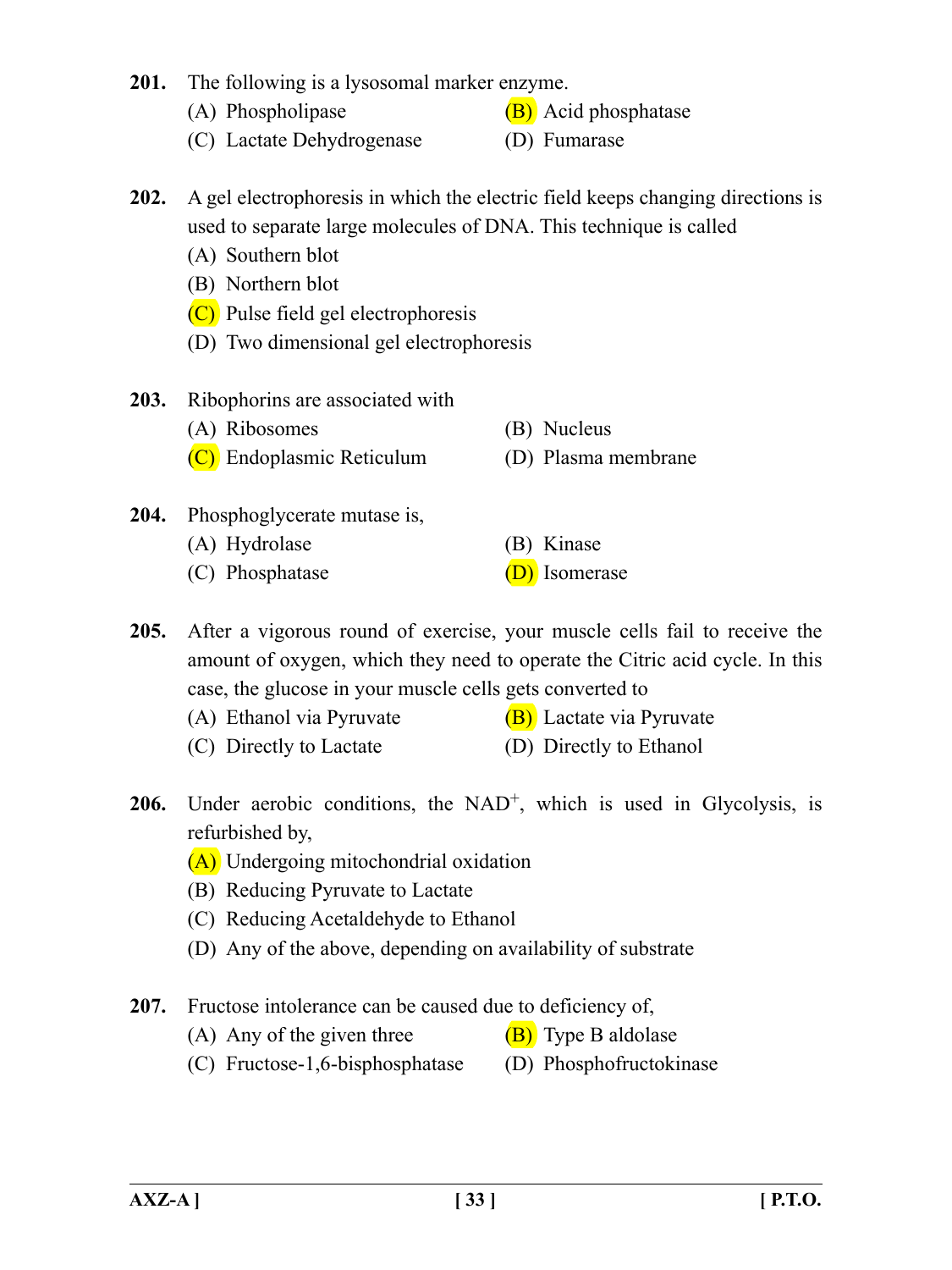- **208.** If you are dissecting a Prawn, the hard exoskeleton, which you have to deal with, is actually a polymer of,
	- (A) N-Acetyl glucosamine
	- (B) N-Acetyl glucosamine & N-Acetyl muramate
	- (C) N-Acetyl galactosamine
	- (D) N-Acetyl galactosamine & N-Acetyl muramate
- **209.** A bear, when in hibernation for, say 6 months, mainly derives its energy from:
	- (A) Excess food stored as lipids
	- (B) Excess food stored as glycogen
	- (C) It wakes up occasionally to feed
	- (D) It does not need energy since it is hibernating
- **210.** Starch is made up of two different types of glucose polymers: Amylose and Amylopectin. Starch is a,
	- (A) Heteropolymer  $(B)$  Homopolymer
	- (C) A mixture of both (D) Neither
- **211.** In presence of a competitive enzyme inhibitor, which of the following effects is seen on enzyme-substrate reaction?
	- $(A)$  K<sub>m</sub> increases and V<sub>max</sub> remains same
	- (B)  $K<sub>m</sub>$  remains same and  $V<sub>max</sub>$  decreases
	- (C)  $K_m$  increases and  $V_{max}$  decreases
	- (D)  $K<sub>m</sub>$  decreases and  $V<sub>max</sub>$  increases
- **212.** The number of high energy bonds in ATP is,
	- (A) 1 (B) 2  $(C)$  3 (D) 4
	-
- **213.** The following does NOT occur during amphibian metamorphosis.
	- (A) Growth of Meckel's cartilage
	- (B) Synthesis of Ornithine cycle enzymes
	- (C) Porphyropsin synthesis
	- (D) Anoikis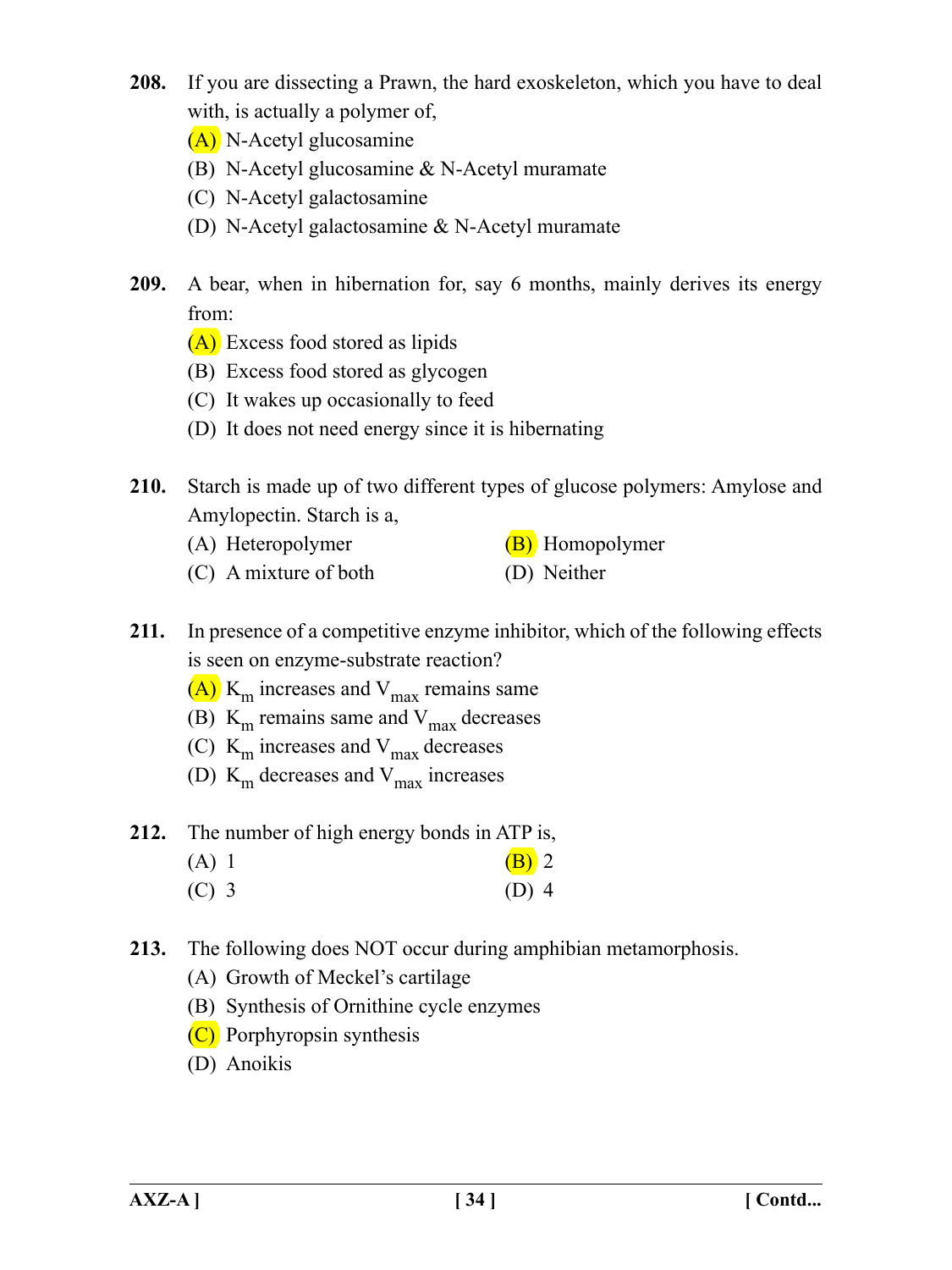|      | 214. Which of the following hormones is responsible for morphological changes<br>happening in first instar larva for conversion to second instar larva in a<br>holometabolous insect? |                                                                             |  |
|------|---------------------------------------------------------------------------------------------------------------------------------------------------------------------------------------|-----------------------------------------------------------------------------|--|
|      | (A) Juvenile hormone                                                                                                                                                                  | (B) 20-Hydroxyecdysone                                                      |  |
|      | (C) Ecdysone                                                                                                                                                                          | (D) 17- $\beta$ -juvenile hormone                                           |  |
| 215. |                                                                                                                                                                                       | The acetyl-CoA formed from fatty acid oxidation is under normal conditions, |  |
|      | (A) Used for Kreb's cycle                                                                                                                                                             | (B) Converted to Acteone                                                    |  |
|      | (C) Converted to Acetoacetate                                                                                                                                                         | (D) Expelled out of the cell                                                |  |
| 216. | The end product of Purine catabolism in mammals other than humans is,                                                                                                                 |                                                                             |  |
|      | (A) Allantoin                                                                                                                                                                         | (B) Ammonia                                                                 |  |
|      | (C) Creatinine                                                                                                                                                                        | (D) Uric acid                                                               |  |
|      | 217. The alpha helix structure of a protein is stabilized by,                                                                                                                         |                                                                             |  |
|      | (A) Covalent bonds                                                                                                                                                                    | (B) Hydrogen bonds                                                          |  |
|      | (C) Disulphide bonds                                                                                                                                                                  | (D) Ionic bonds                                                             |  |
| 218. | Coenzyme involved in hydrogen transfer is,                                                                                                                                            |                                                                             |  |
|      | $(A)$ FAD                                                                                                                                                                             | (B) Thiamine pyrophosphate                                                  |  |
|      | $(C)$ ATP                                                                                                                                                                             | (D) Coenzyme A                                                              |  |
|      | 219. Which intermolecular forces are the strongest among the following?                                                                                                               |                                                                             |  |
|      | (A) Van der Waal                                                                                                                                                                      | (B) Hydrogen bond                                                           |  |
|      | (C) Dipole-dipole                                                                                                                                                                     | (D) Both a and c                                                            |  |
| 220. | Vitamin $B_{12}$ is chemically,                                                                                                                                                       |                                                                             |  |
|      | (A) Pantothenic acid                                                                                                                                                                  | (B) Thiamine                                                                |  |
|      | (C) Cyanocobolamine                                                                                                                                                                   | (D) Riboflavin                                                              |  |
| 221. | proteins?                                                                                                                                                                             | Which of the following is an example of a non-covalent interaction in       |  |
|      | (A) Disulphide bridge                                                                                                                                                                 | (B) Phosphodiester bond                                                     |  |

- (C) Peptide bond (D) Salt bridge
- -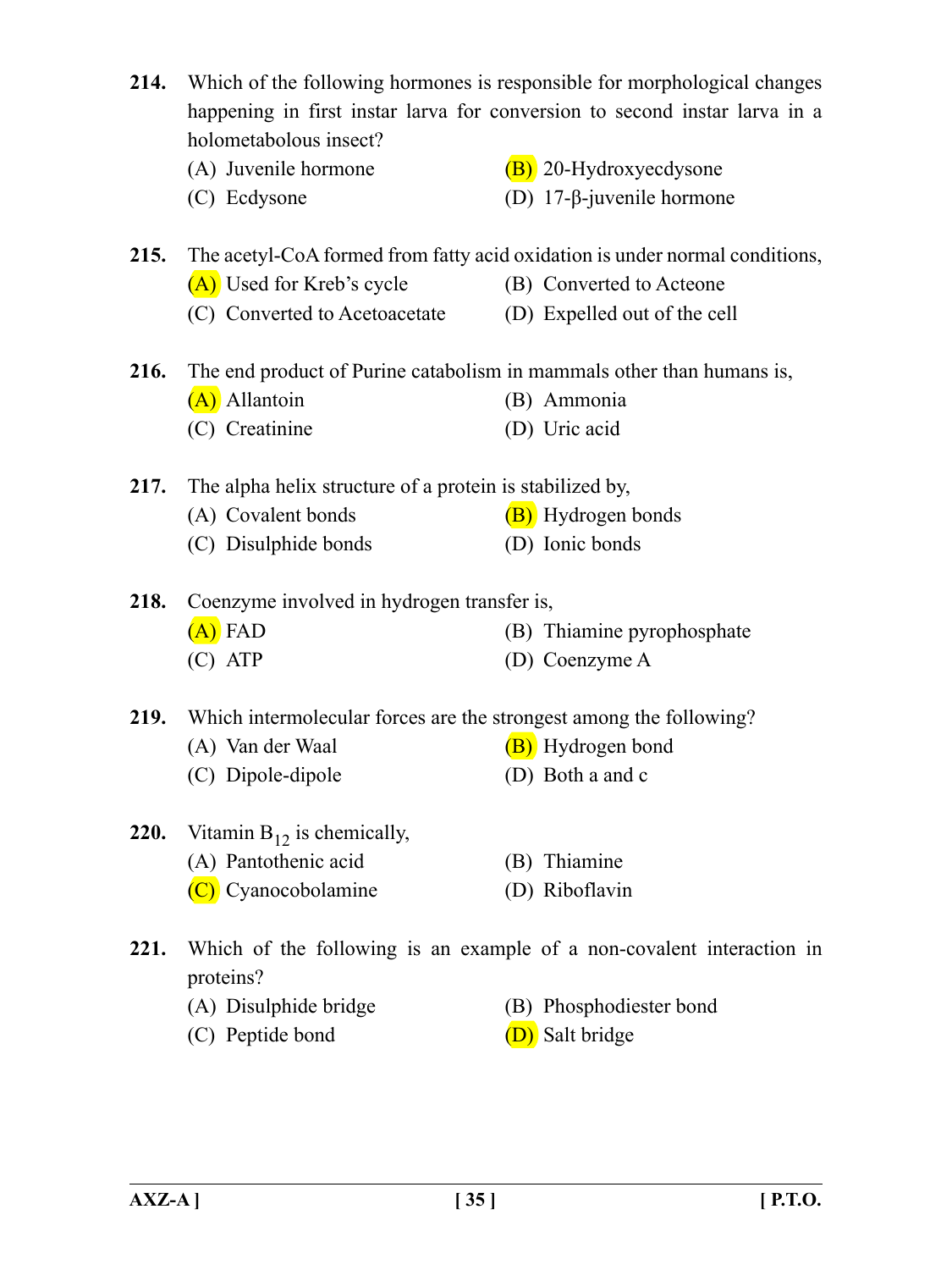| 222. | phase is<br>$\mathcal{L}^{\text{max}}_{\text{max}}$ and $\mathcal{L}^{\text{max}}_{\text{max}}$ | In reverse-phase chromatography stationary phase is and mobile              |
|------|-------------------------------------------------------------------------------------------------|-----------------------------------------------------------------------------|
|      | (A) Polar; non-polar                                                                            | (B) Non-polar; polar                                                        |
|      | (C) Polar; polar                                                                                | (D) Non-polar; non-polar                                                    |
| 223. | phylogenetics?                                                                                  | The gene for which of the following proteins is used as a tool in molecular |
|      | (A) Cytochrome P450                                                                             | (B) Lipoxygenase                                                            |
|      | (C) Cytochrome Oxidase                                                                          | (D) Cyclooxygenase I                                                        |
| 224. | The microtubular skeleton of a cilium is called                                                 |                                                                             |
|      | (A) Dynein                                                                                      | (B) Axoneme                                                                 |
|      | (C) Nexin                                                                                       | (D) Basal body                                                              |
| 225. | The range of environmental conditions in which a species is really found.                       |                                                                             |
|      | (A) Ecosystem                                                                                   | (B) The fundamental niche                                                   |
|      | $(C)$ The realized niche                                                                        | (D) Benthic region                                                          |
| 226. | Calvin cycle occurs in,                                                                         |                                                                             |
|      | (A) Stroma                                                                                      | (B) Grana                                                                   |
|      | (C) Outer membrane of chloroplast (D) Inner membrane of chloroplast                             |                                                                             |
| 227. | For a speed of 10,000 rpm, the RCF will be,                                                     |                                                                             |

- (A) 5590 g (B) 11180 g
- (C)  $16770 \text{ g}$  (D) Insufficient information provided
- **228.** A mixture of two peptides, both with same pI, was run on a gel filtration chromatography column. Peptide X eluted from the column first, followed by Peptide Y. From this it can be said that
	- (A) Peptide Y has lower molecular weight than peptide X
	- (B) Peptide X has lower molecular weight than peptide Y
	- (C) Both peptides are of equal molecular weight but different polarities
	- (D) Relative molecular weight cannot be predicted in this case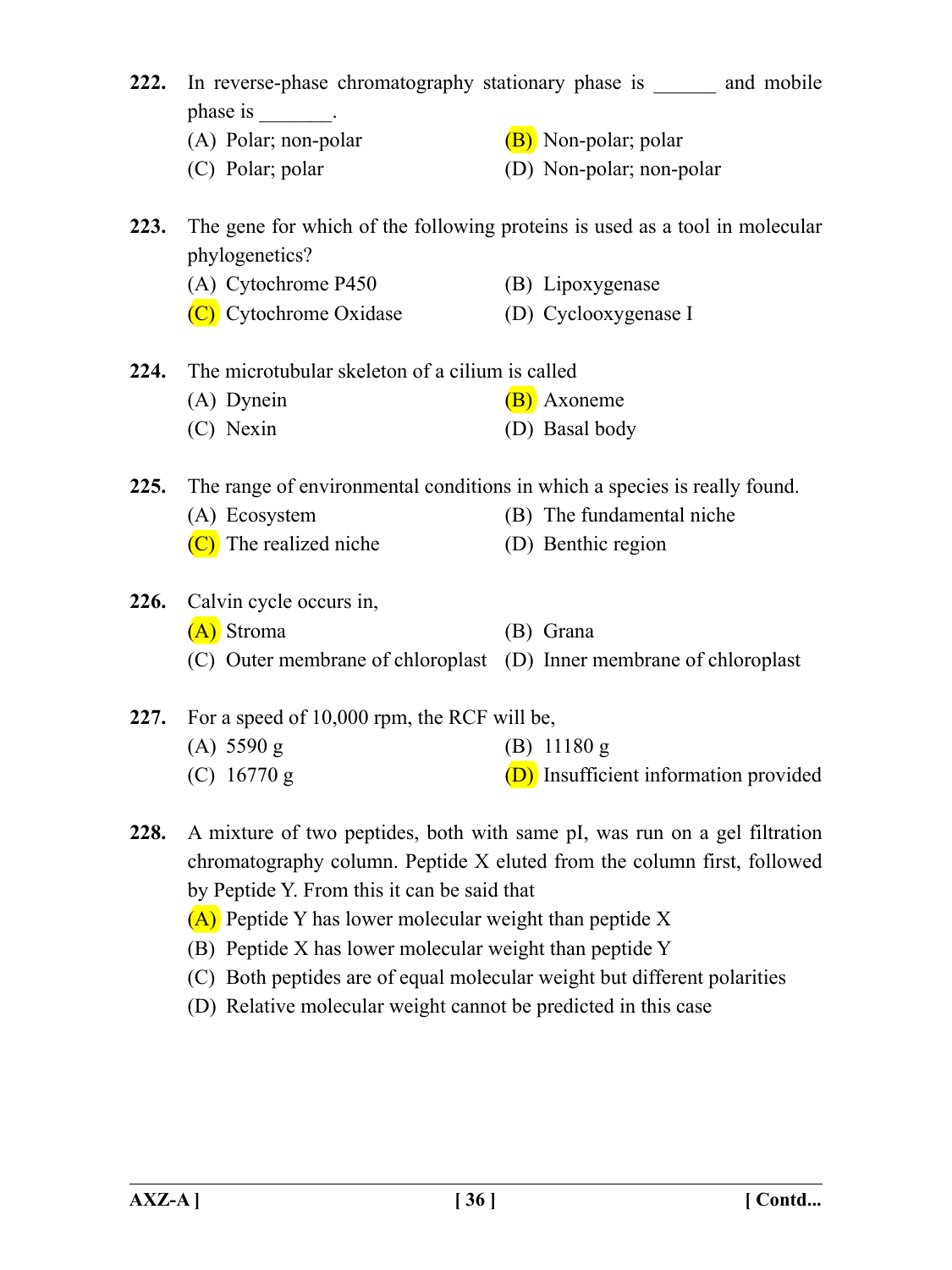|             | 229. In Hyperkalemia in blood the level of is increased.               |                                                                        |  |  |
|-------------|------------------------------------------------------------------------|------------------------------------------------------------------------|--|--|
|             | (A) Potassium                                                          | (B) Calcium                                                            |  |  |
|             | (C) Sodium                                                             | (D) Magnesium                                                          |  |  |
|             |                                                                        |                                                                        |  |  |
| <b>230.</b> | Lightly packed form of chromatin is known as,                          |                                                                        |  |  |
|             | (A) Heterochromatin                                                    | (B) Euchromatin                                                        |  |  |
|             | (C) Constitutive heterochromatin                                       | (D) Facultative heterochromatin                                        |  |  |
| 231.        |                                                                        | In bioenergetics is a spontaneous reaction that releases energy.       |  |  |
|             | (A) Diffusion                                                          | (B) Exergonic                                                          |  |  |
|             | (C) Endergonic                                                         | (D) Osmosis                                                            |  |  |
|             |                                                                        |                                                                        |  |  |
|             | 232. It is a type of transducer is,                                    |                                                                        |  |  |
|             | (A) Active Sensor                                                      | (B) Passive sensor                                                     |  |  |
|             | (C) Bidirectional transducer                                           | (D) All above given                                                    |  |  |
|             |                                                                        |                                                                        |  |  |
| 233.        |                                                                        | For studying molecular interaction using Fluorescence Resonance Energy |  |  |
|             | Transfer, which of the following is essential?                         |                                                                        |  |  |
|             | (A) Excitation wavelengths of both molecules must overlap              |                                                                        |  |  |
|             | (B) Emission wavelengths of both molecules must overlap                |                                                                        |  |  |
|             |                                                                        | $(C)$ Excitation wavelength of one molecule must overlap with emission |  |  |
|             | wavelength of the other                                                |                                                                        |  |  |
|             | (D) Excitation and emission wavelengths of both molecules must be same |                                                                        |  |  |
| 234.        | Oxysomes are present on,                                               |                                                                        |  |  |
|             | (A) Outer mitochondrial membrane (B) Inner nuclear membrane            |                                                                        |  |  |
|             | (C) Inner mitochondrial membrane                                       | (D) Outer nuclear membrane                                             |  |  |
|             |                                                                        |                                                                        |  |  |
| 235.        | In remote sensing, the sensors are,                                    |                                                                        |  |  |
|             | $(A)$ Not in direct contact with the objects or events being observed. |                                                                        |  |  |
|             | (B) Are in direct contact with the objects or events being observed.   |                                                                        |  |  |
|             | (C) Sometimes A or Sometimes B.                                        |                                                                        |  |  |
|             | (D) Sometimes in contact with the objects or events being observed.    |                                                                        |  |  |
| 236.        | Colchicine, a 'mitotic poison', acts by                                |                                                                        |  |  |
|             | (A) Inhibiting protein synthesis                                       | (B) Inhibiting tubulin polymerization                                  |  |  |
|             | (C) Inhibiting RNA synthesis                                           | (D) Introducing mutations in DNA                                       |  |  |
|             |                                                                        |                                                                        |  |  |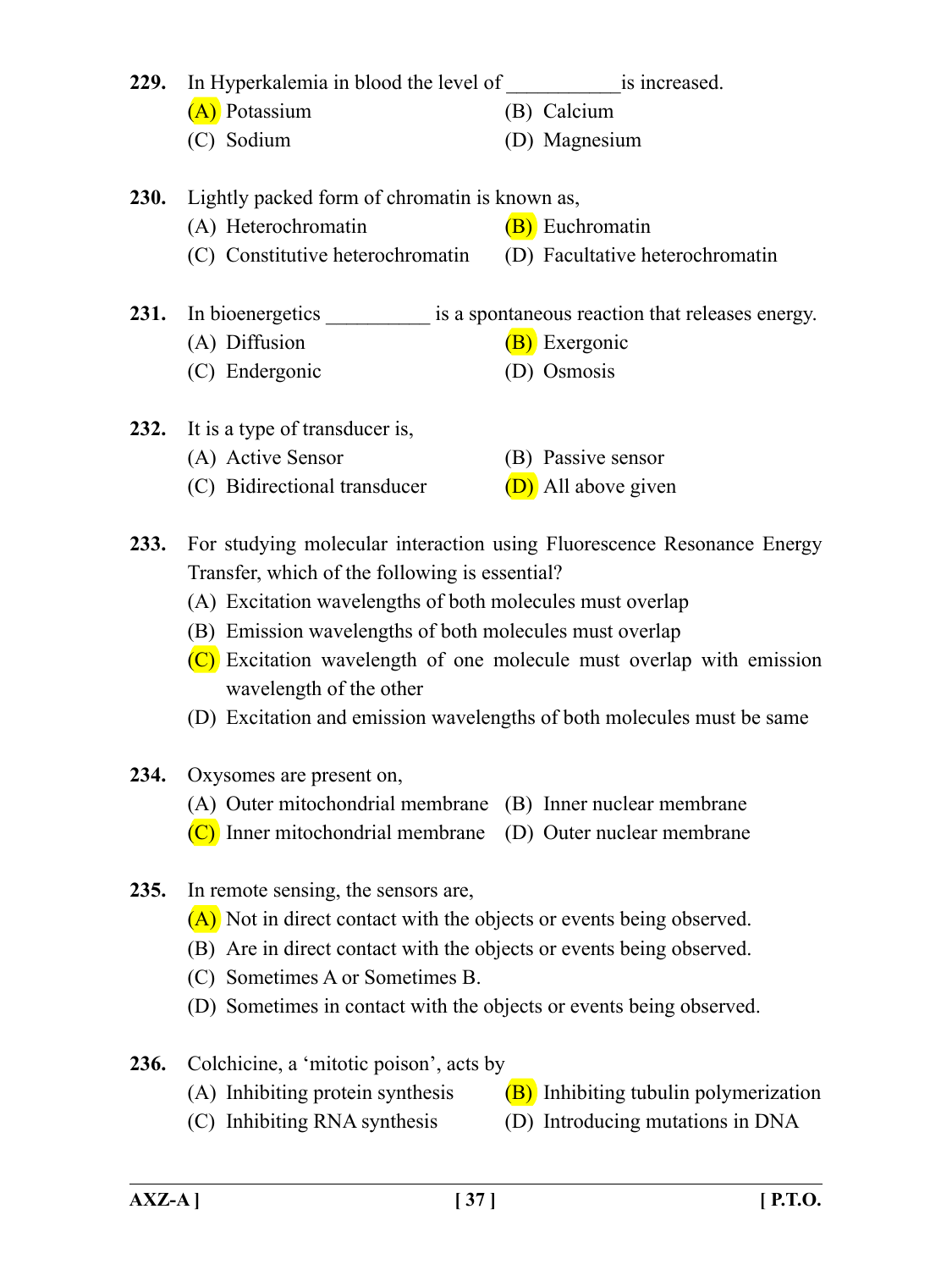- **237.** Maximum exertion can be sustained by skeletal muscles for not more than a few seconds. This is because,
	- (A) The debranching enzyme cannot cope with the requirement of rapid glycogen degradation
	- (B) The muscles cannot store enough glycogen
	- (C) The muscles use up all available oxygen in the first few seconds
	- (D) The phosphorylase enzyme is inactivated after a few reaction cycles
- **238.** A compound is oxidized if it
	- (A) Loses electron or loses H atom  $(B)$  Loses electrons or gains H atom
	- (C) Gains electron or gains H atom (D) Gains electron or loses H atom

**239.** IgG has four chains. Purified monoclonal IgG was subjected to electrophoresis. The number of bands visible after a reducing SDS-PAGE will be,

| $(A)$ 1 | $(B)$ 2 |  |
|---------|---------|--|
| $(C)$ 4 | $(D)$ 8 |  |

- **240.** In the reagent mixture of a PCR, what is added as substrate for base-pair addition?
	- (A) Deoxyribonucleoside triphosphates
	- (B) Deoxyribonucleotide triphosphates
	- (C) Deoxyribonucleoside diphosphates
	- (D) Deoxyribonucleoside monophosphates
- **241.** Consider two double-stranded polynucleotide fragments of equal length, but different sequences. The fragment with a higher GC content must have,
	- (A) A higher melting temperature than the other
	- (B) A lower melting temperature than the other
	- (C) Same melting temperature because of same length
	- (D) Impossible to predict
- **242.** US Navy trained which of the following animals for the mission designed for saving the world's smallest porpoise, vaquita?
	- (A) Turtles (B) Sharks
	- (C) Whales  $(D)$  Dolphins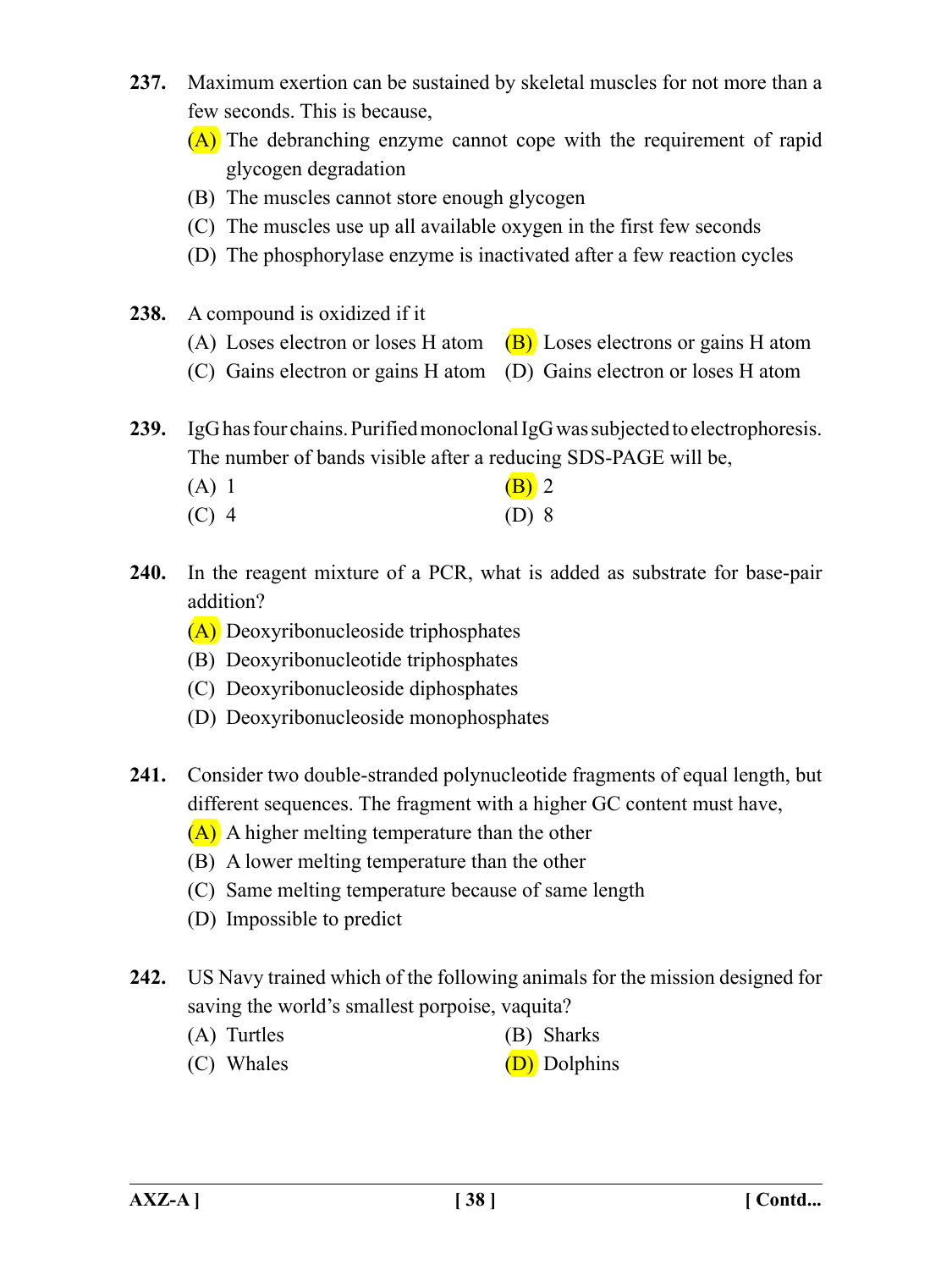- **243.** Termites owe their ability to digest wood to an endosymbiont called Trichonympha.sp secretes an enzyme that hydrolyses:
	- (A) ( $\beta$ 1-4) linkages (B) ( $\alpha$ 1-4) linkages
	- (C)  $(\alpha 1-6)$  linkages (D)  $(\beta 1-6)$  linkages

**244.** Which protein secreted by the amphibian organizer induces neural tissue formation by inhibiting Bone Morphogenetic Protein?

- (A) β-catenin (B) Dishevelled
- (C) Dickkopf (D) Noggin
- **245.** Engrailed expression in Drosophila melanogaster defines,
	- (A) posterior margin of each Para segment
	- (B) posterior compartment of each segment
	- (C) anterior margin of the segment
	- (D) anterior compartment of each segment
- **246.** What type of cleavage is seen during embryogenesis in birds?
	- (A) Equal holoblastic (B) Unequal holoblastic
	- (C) Discoidal meroblastic (D) Discoidal holoblastic

**247.** Select the option with correct decreasing hierarchy of taxa:

- (A) Kingdom- phylum- cohort- legion- class- order- family- tribe
- (B) Kingdom- phylum- class- order- legion- cohort- family- tribe
- (C) Kingdom- phylum- class- legion-cohort- order- family- tribe
- (D) Kingdom- phylum- class- legion- cohort- family- order- tribe
- **248.** Which one of the following is a correct match of the animal with its taxonomic group?
	- (A) Cestoda Horse shoe crab; Echinoidea Octopus
	- (B) Cestoda Tapeworm; Echinoidea Octopus
	- (C) Cestoda Tapeworm; Echinoidea Horse shoe crab
	- (D) Cestoda Octopus; Echinoidea Tapeworm
- **249.** Identify a tiger reserve from the following,
	- (A) Bison National Park (B) Campbell National Park
	- (C) Rajaji National Park (D) Velavadar National Park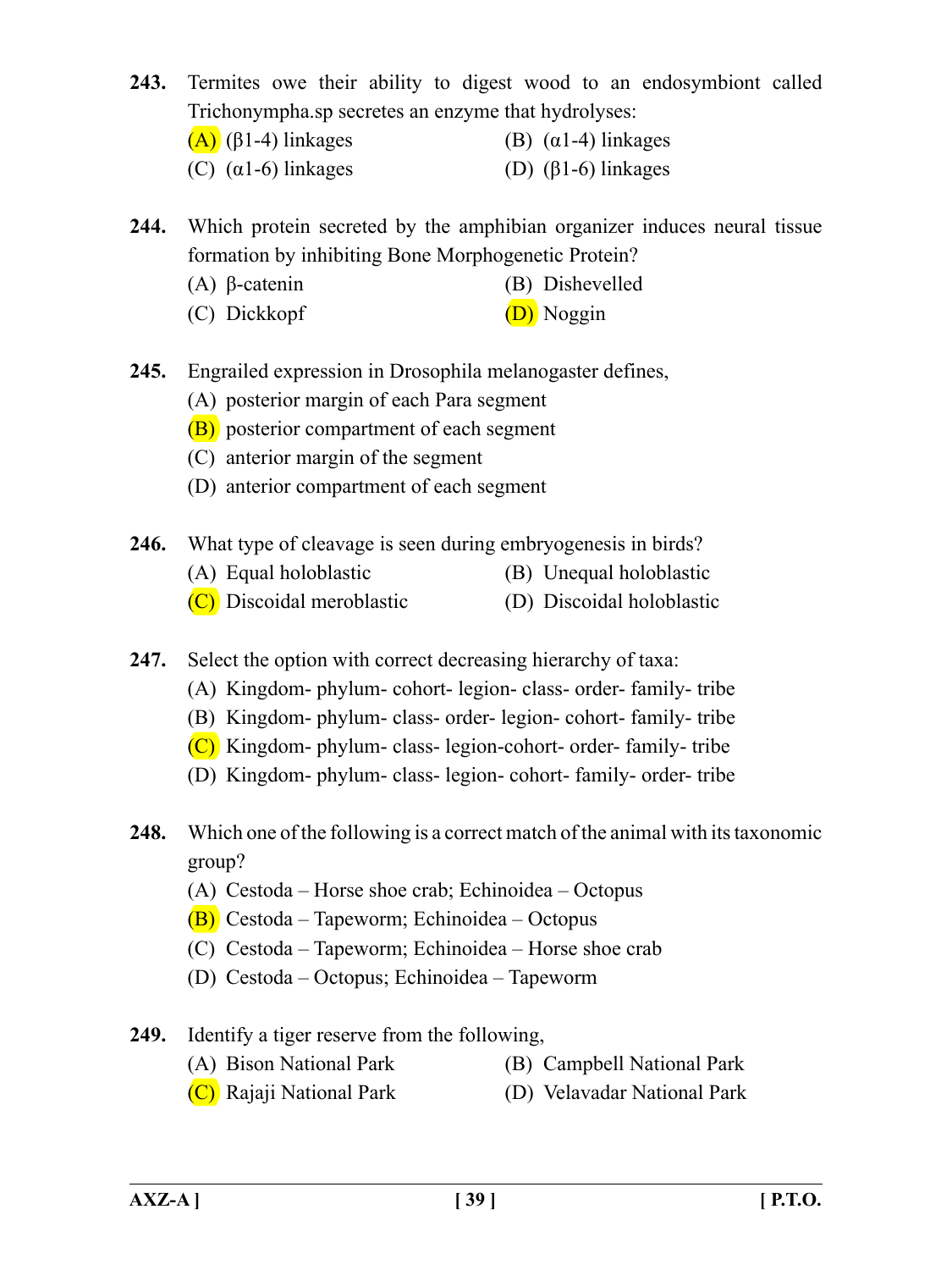- **250.** Which of the following sentences is NOT TRUE about Penguins?
	- (A) They have blubber under their skin for thermoregulation
	- (B) They are classified with the flightless birds under paleognathae
	- (C) Their wings are vestigial and have got modified into flippers
	- (D) Other than Antarctica some species of penguins also live in temperate zone
- **251.** The mode of action of rifampicin in E.coli is through
	- (A) cell division
	- (B) RNA polymerase binding to DNA template
	- (C) initiation of transcription
	- (D) inhibition of the oxidation potential
- **252.** The most abundant protein in human blood is,
	- (A) transferrin (B) albumin
	- (C)  $\gamma$ -globulin (D) hemoglobin
- **253.** Which one of the following cell types in the renal corpuscle can influence glomerular filtration by its contraction?
	- (A) Podocytes
	- (B) Endothelial cells of glomerular capillaries
	- (C) Parietal epithelial cells of Bowman's capsule
	- (D) Mesangial cells
- **254.** Mature dendritic cells are capable of,
	- (A) Removing red blood cells
	- (B) Activating antigen-specific T-cells
	- (C) Producing bradykinin
	- (D) Extracellular killing of target cells
- **255.** The normal serum concentrations of immunoglobulin in humans follow the order:
	- (A)  $IgA > IgM > IgE > IgG$  (B)  $IgE > IgG > IgM > IgA$
	- $(C)$  IgG>IgA>IgM>IgE  $(D)$  IgM>IgA>IgG>IgE
-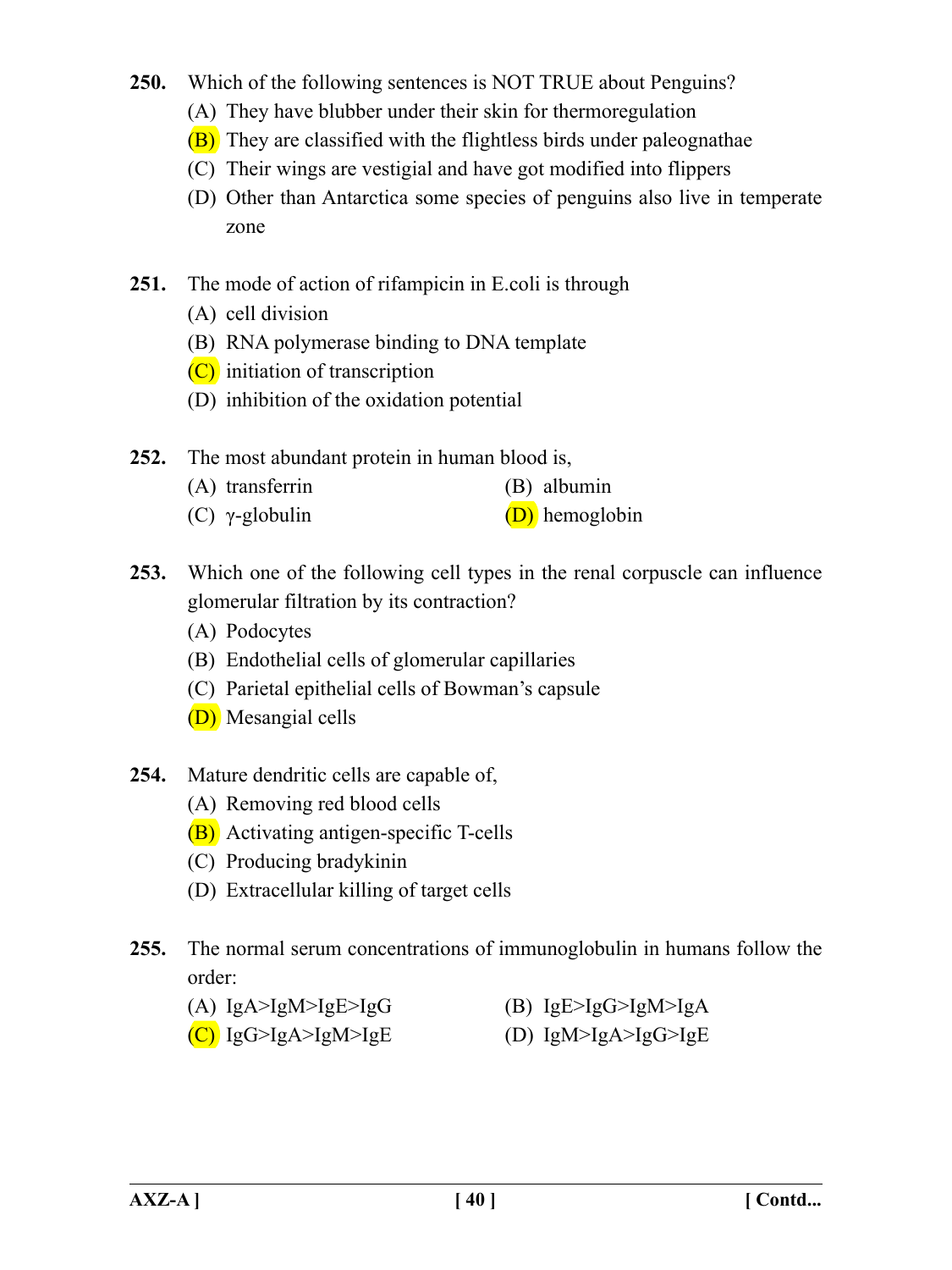- **256.** Which of the following chemical bonds is NOT involved in antigen binding by antibody?
	-
	- (A) Hydrogen bonds (B) Hydrophobic forces
	- (C) Covalent bonds (D) Van der Waals forces
- **257.** Arrange the following greenhouse gases in ascending order of their relative contribution in global warming.
	- A-  $N_2O$ ; B-  $CH_4$ ; C-CO<sub>2</sub>; D- CFC (A)  $A < B < C < D$  (B)  $A < D < B < C$ (C)  $B < D < A < C$  (D)  $A < C < B < D$
- **258.** Find out the INCORRECT combination.
	- (A) Dominant epistasis (12:3:1)
	- (B) Duplicative dominant genes (13:3)
	- (C) Duplicate recessive epistasis (9:7)
	- (D) Codominance (1:2:1)
- **259.** A male Drosophila has phenotype of yellow body colour and red eyes. Brown  $(y<sup>+</sup>)$  is dominant over yellow (y) and red  $(w<sup>+</sup>)$  is dominant over white (w). Both genes are on X chromosome. What is the genotype of this male? (A)  $X^{wy}Y$  (B)  $X^{wy+}Y$ (C)  $X^{w+y} Y$  (D)  $X^{wy+} X^{wy+} Y$
- **260.** P-elements cause hybrid dysgenesis in *Drosophila*. Which one of the following crosses between different cytotypes will lead to dysgenesis?
	- (A) M-cytotype (Female) X P-cytotype (Male)
	- (B) M-cytotype (Female) X M-cytotype (Male)
	- (C) P-cytotype (Female) X M-cytotype (Male)
	- (D) P-cytotype (Female) X P-cytotype (Male)
- **261.** If non-disjunction occurs during Meiosis, then which one of the following outcomes is most likely to occur?
	- (A) One gametes will be n+1, two will be 'n' and one will be n-1
	- (B) Two gametes will be normal and two will be n-1
	- $(C)$  Two gametes will be n+1 and two will be n-1
	- (D) Two gametes will be normal and two will be n+1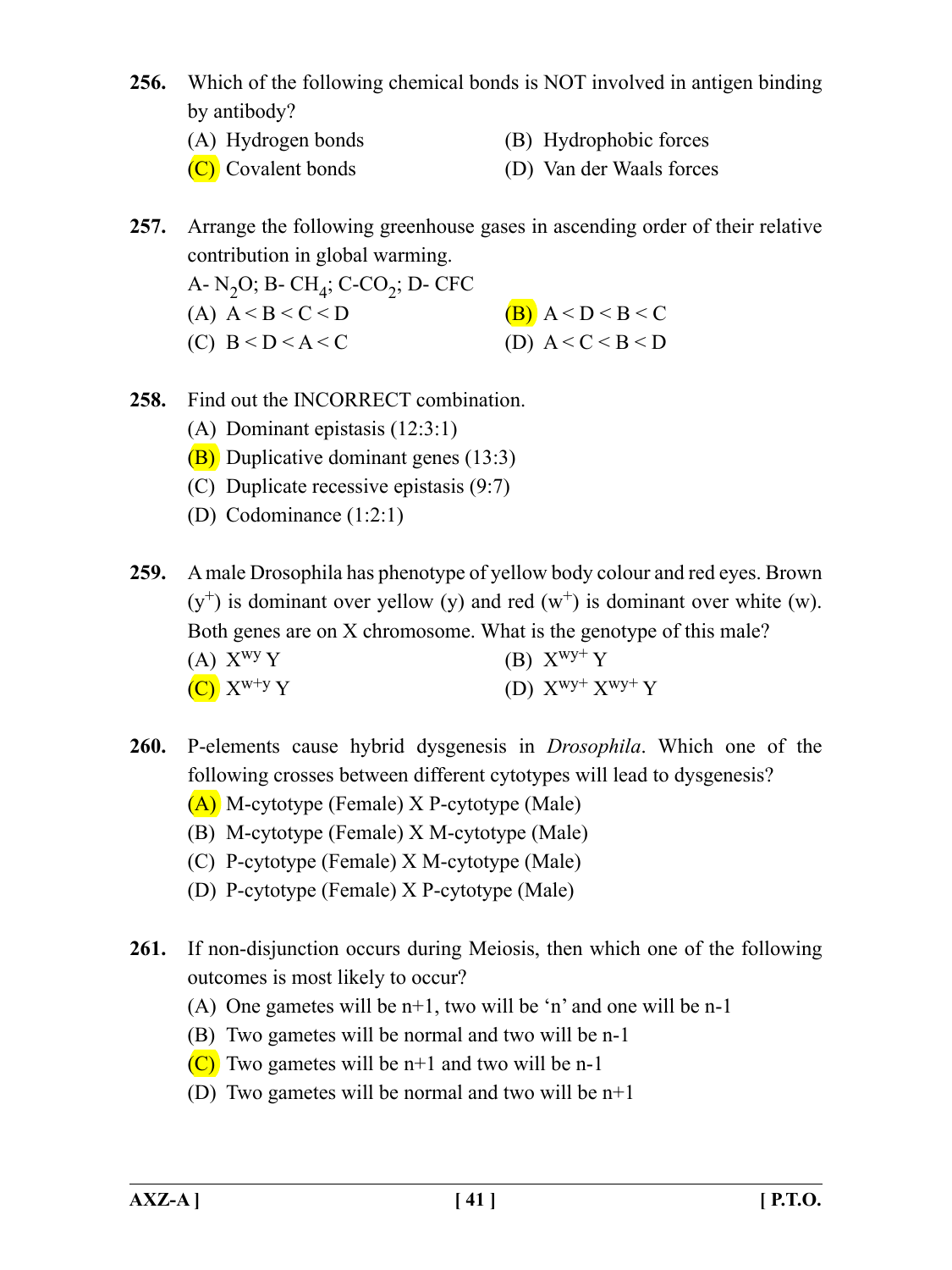- **262.** The concept of recon was proposed by by studying recombination between\_\_\_\_.
	- (A) Seymour; lysis mutants of bacteriophage T4
	- (B) Thomas Hunt Morgan; white eye mutants of *Drosophila melanogaster*
	- (C) Benjamin; biochemical mutants of *Neurospora crassa*
	- (D) Ames; auxotrophic mutants of *Escherichia coli*
- **263.** If a single gene exhibits multiple phenotypic expression, that gene is called as:
	- (A) Multitopic gene (B) Phylotropic gene
	- (C) Pleiotropic gene (D) Monotopic gene
- **264.** You have a recombinant protein which you want to purify by affinity chromatography. You have nickel columns available to purify the protein of your interest. Which molecule from the following will you choose to purify your protein?
	- (A) GST (B) Proline
	- (C) Histamine (D) Histidine
- **265.** Which one of the following statements is NOT correct for propagation and maintenance of mammalian cells in vitro?
	- (A) The cells that are obtained directly from the organism is a primary culture
	- (B) HEPES buffer is generally used to maintain the pH of the culture media.
	- (C) Trypsin is added to cell culture media to maintain cell's health.
	- (D) Transformed cell lines do need external supply of serum to grow.
- **266.** Among the following antigens specific to a pathogen, which one is most likely to be ineligible as a vaccine with long lasting host protective effect?
	- (A) A signaling intermediate which is kinase
	- (B) A long chain fatty acid
	- (C) A cell surface protein
	- (D) An enzyme involved in pathogen metabolism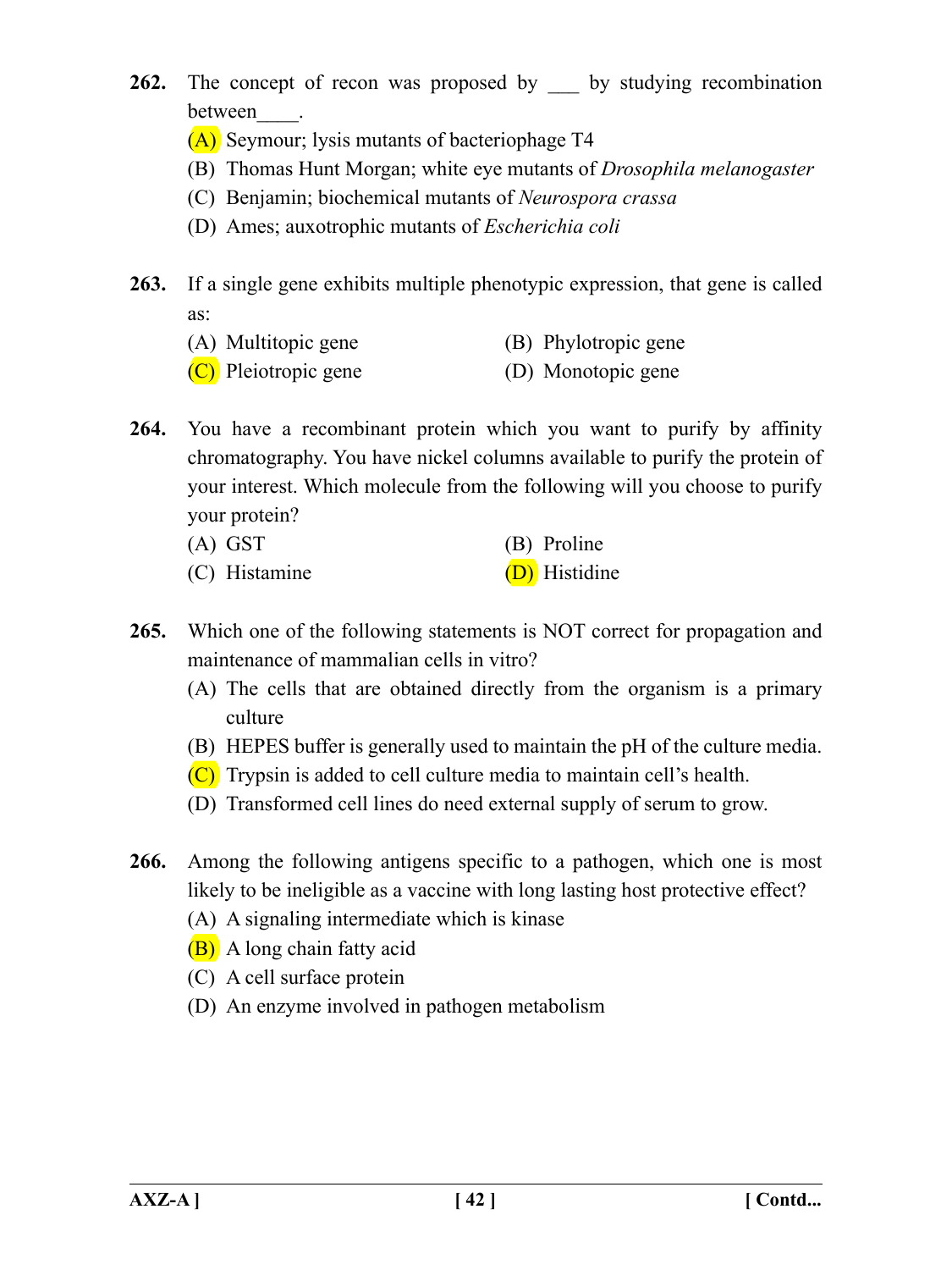- **267.** Which of the following is a MISMATCH between the plant drug and its source?
	- (A) Codeine *Papaver somniferum*
	- (B) Digitaline *Artemisia annua*
	- (C) Vinblastine *Catharanthus roseus*
	- (D) Quinine *Cinchona ledgeriana*
- **268.** Which of the following is NOT true for natural selection?
	- (A) Natural selection is a non-random process
	- (B) Natural selection causes the biological traits to become more or less common in a population.
	- (C) Natural selection drives evolution
	- (D) Natural selection acts on inheritable phenotypic trait.
- **269.** The Haemoglobin has in general a molecular weight is,

| $(A)$ 650 Daltons | $(B)$ 6500 mg        |
|-------------------|----------------------|
| $(C)$ 65000 mg    | $(D)$ 65,000 Daltons |

**270.** In Electron microscopy normally, etching is conducted immediately after fracture at for 60s in a vacuum.

| $(A) -10^{\circ}C$ | $(B)$ -100°C         |
|--------------------|----------------------|
| (C) -50 °C         | (D) -30 $^{\circ}$ C |

**271.** MicroRNA genes are transcribed by, (A) RNA polymerase I and III  $(B)$  RNA polymerase II and III (C) RNA polymerase I (D) RNA polymerase I and II

**272.** In biology a mathematical model, typically of a sequence is known as, (A) Motif (B) Helix (C) Domain (D) Sensors

- **273.** Colligative properties of solutions are properties,
	- (A) That depend upon the concentration of solute molecules or ions,
	- (B) That depends upon the identity of the solute.
	- (C) That depends upon the solvent.
	- (D) Depends upon B and C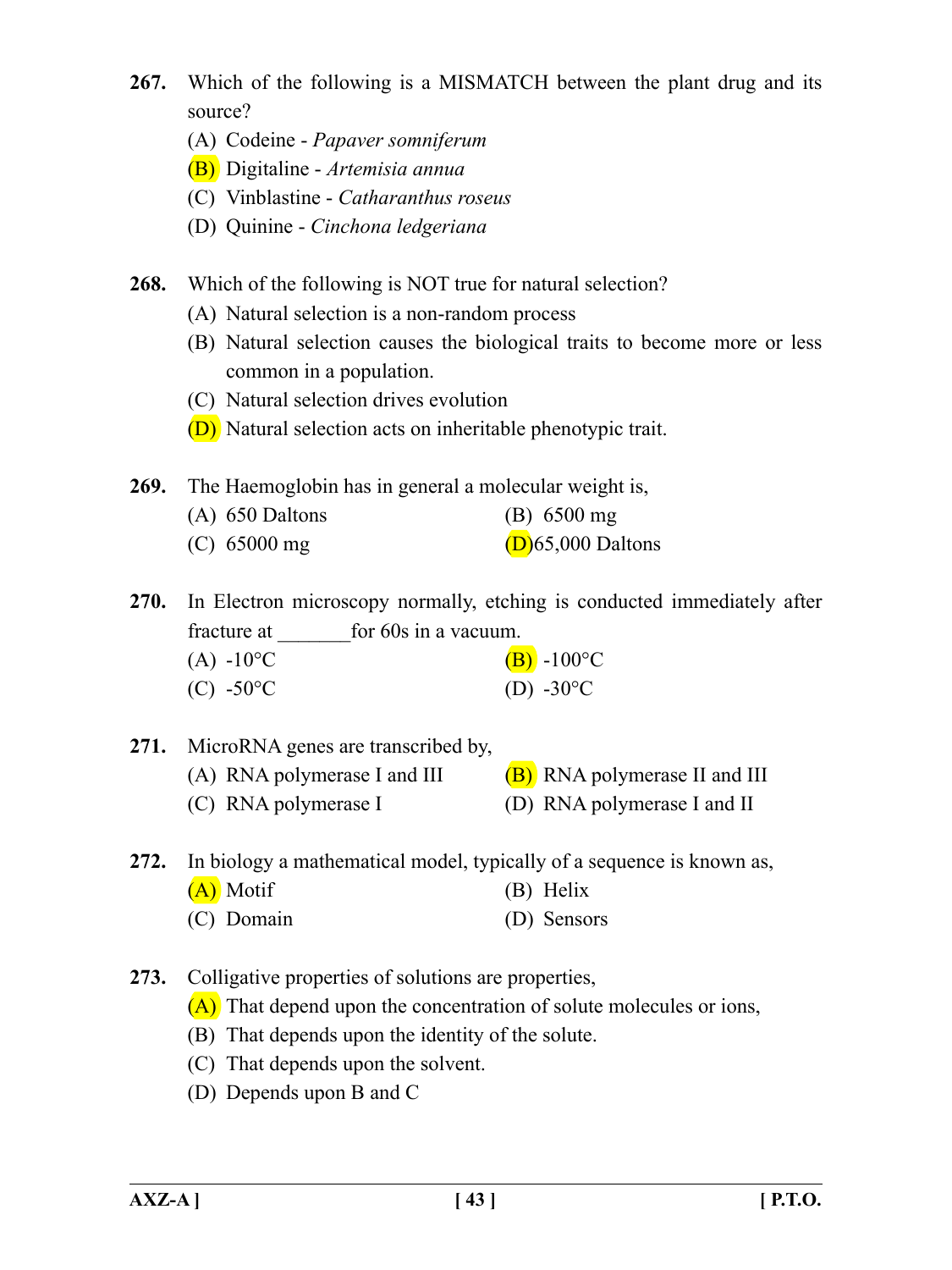**274.** Radioisotopes, help doctors diagnose thyroid disorders and metabolic disorders are,

| $(A)$ Iodine 123 and Iodine 125 | $(B)$ C12      |
|---------------------------------|----------------|
| $(C)$ Cesuim 136                | $(D)$ Cobalt62 |

- **275.** The Urea breath test is used to detect the presence of the,
	- (A) *E.coli*
	- (B) *Lactobacillus.sp*
	- (C) *Bacteria Helicobacter pylori in the stomach*
	- (D) *Fragilaria.sp*
- **276.** Regulation and control of cell cycle is through the group of related protein known as,
	- (A) Glycoproteins (B) Haemoglobin
	- (C) Cyclins (D) Globulins

**277.** carriers mediate transport of a single solute,

(A) Symport (B) Uniport (C) Antiport (D) A And C both

**278.** It is a complex network of interlinking filaments and tubules that extend throughout the cytoplasm, from the nucleus to the plasma membrane.

- (A) Exoskeleton (B) Vertebral column
- (C) Cytoskeleton (D) Circulatory system

**279.** During vulva formation in Caenorhabditis elegans, which of the following proteins is secreted by anchor cell?

| $(A)$ LIN-31   | $(B)$ LIN-3  |
|----------------|--------------|
| $(C)$ Let $23$ | (D) $LIN-39$ |

- **280.** Species which are at a high risk of becoming vanished in the near future, if nothing is done to improve their situation.
	- (A) Extinct  $(B)$  Endangered (C) Rare (D) Vulnerable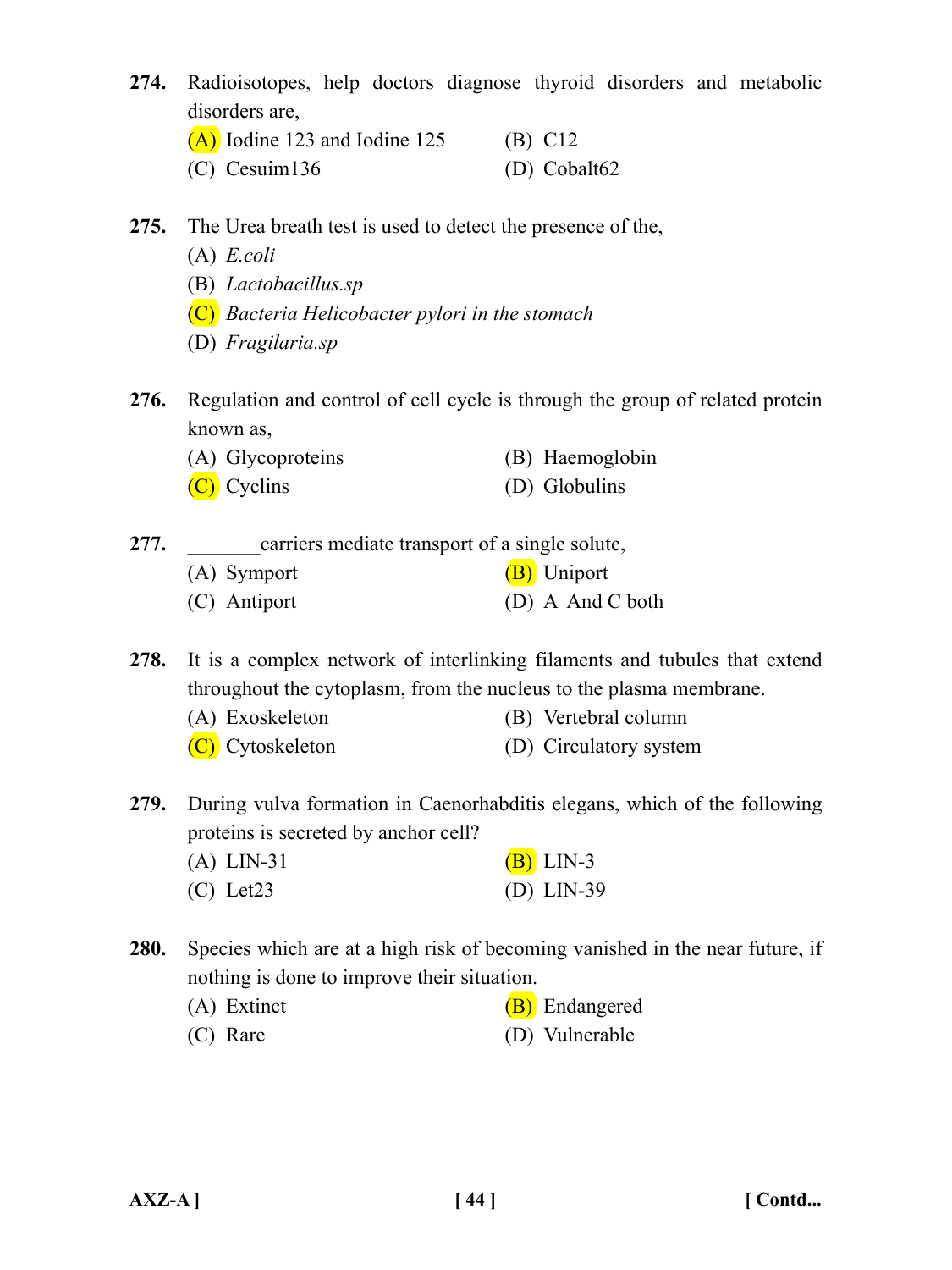|      | 281. Grave's disease is caused by the over stimulation of,                      |                              |  |  |
|------|---------------------------------------------------------------------------------|------------------------------|--|--|
|      | (A) Cortex of kidney                                                            | (B) Thyroid gland            |  |  |
|      | (C) Medulla of testis                                                           | (D) Adrenal gland            |  |  |
|      | 282. Rh factor was discovered by,                                               |                              |  |  |
|      | (A) Robert Hook                                                                 |                              |  |  |
|      | (B) Karl Landsteiner and Alexander S. Wiener.                                   |                              |  |  |
|      | (C) William Harvey                                                              |                              |  |  |
|      | (D) James Watson                                                                |                              |  |  |
|      | <b>283.</b> Frog oocytes do not swell in hypotonic saline because they lack of, |                              |  |  |
|      | (A) Aquaporin                                                                   | (B) Potassium                |  |  |
|      | (C) Chlorides                                                                   | (D) Sodium channels          |  |  |
|      | <b>284.</b> Type of placenta is formed in human being,                          |                              |  |  |
|      | (A) Haemoendothelial                                                            | (B) Haemochorial             |  |  |
|      | (C) Epitheliochorial                                                            | (D) Endotheliochorial        |  |  |
| 285. | The most popular and widely used engineered plasmid vector is,                  |                              |  |  |
|      | $(A)$ pBR322                                                                    | $(B)$ pUC                    |  |  |
|      | $(C)$ pSC 101                                                                   | (D) pUC 19                   |  |  |
| 286. | The cell organelles absent in neuron,                                           |                              |  |  |
|      | $(A)$ ER                                                                        | <b>B</b> ) Centrioles        |  |  |
|      | (C) Ribosomes                                                                   | (D) Nucleus                  |  |  |
| 287. | Difference between Queen and sterile worker bee is,                             |                              |  |  |
|      | (A) The number of chromosome                                                    | (B) Larval diet              |  |  |
|      | $(C)$ A single gene                                                             | (D) Sex chromosome in worker |  |  |
| 288. | Gap junctions are absent in,                                                    |                              |  |  |

- (A) Skeleton Muscles (B) Cardiac muscles
	-
	- (C) Multi-unit smooth muscles (D) Smooth muscles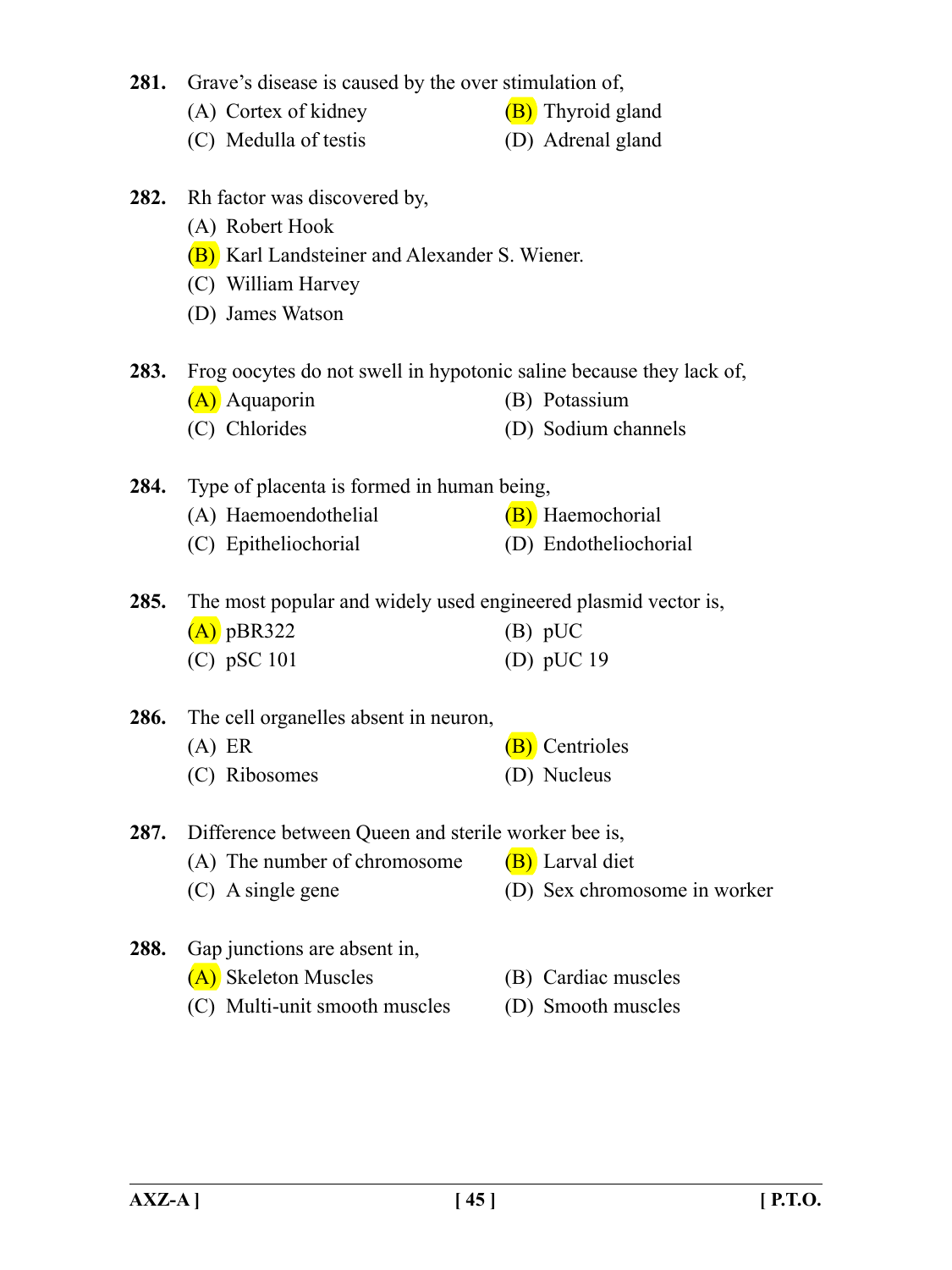|             | 289. Temperature dependent sex determination is found in,       |  |                          |  |
|-------------|-----------------------------------------------------------------|--|--------------------------|--|
|             | (A) Monotremata                                                 |  | <b>(B)</b> Crocodiles    |  |
|             | (C) Amphibian                                                   |  | (D) Fishes               |  |
|             | 290. An epitoke is a,                                           |  |                          |  |
|             | (A) Terminal segment of a polycheate                            |  |                          |  |
|             | (B) Juvenile of a polycheate                                    |  |                          |  |
|             | (C) Reproductive stage of a polycheate                          |  |                          |  |
|             | (D) Non feeding stage of a polycheate                           |  |                          |  |
| <b>291.</b> | Following is a bacterial diseases,                              |  |                          |  |
|             | $(A)$ Leprosy                                                   |  | (B) Polio                |  |
|             | (C) Chicken pox                                                 |  | (D) Malaria              |  |
|             | 292. Parasites which ultimately kill their hosts are called as, |  |                          |  |
|             | (A) Parasitoids                                                 |  | (B) Polyxenous parasites |  |
|             | (C) Monoxenous parasites                                        |  | (D) Definitive parasites |  |
|             | 293. Dedifferentiation of cells is referred to as,              |  |                          |  |
|             | (A) Necrosis                                                    |  | (B) Anaplasia            |  |
|             | (C) Dysplasia                                                   |  | (D) Atrophy              |  |
| 294.        | The following does not use trachea for gaseous exchange,        |  |                          |  |
|             | $(A)$ Crab                                                      |  | (B) Centipede            |  |
|             | (C) Bee                                                         |  | (D) Scorpion             |  |
| 295.        | Following organ does not control moulting in prawn,             |  |                          |  |
|             | $(A)$ X-organ                                                   |  | (B) Y-Organ              |  |
|             | (C) Sinus gland                                                 |  | (D) Corpora allata       |  |
| 296.        | Radial canals in sponges are,                                   |  |                          |  |
|             | (A) Evagination of body wall                                    |  |                          |  |
|             |                                                                 |  |                          |  |

- (B) Invagination of body wall
- (C) Connected to incurrent canals by apopyles
- (D) Lined by archaeocytes